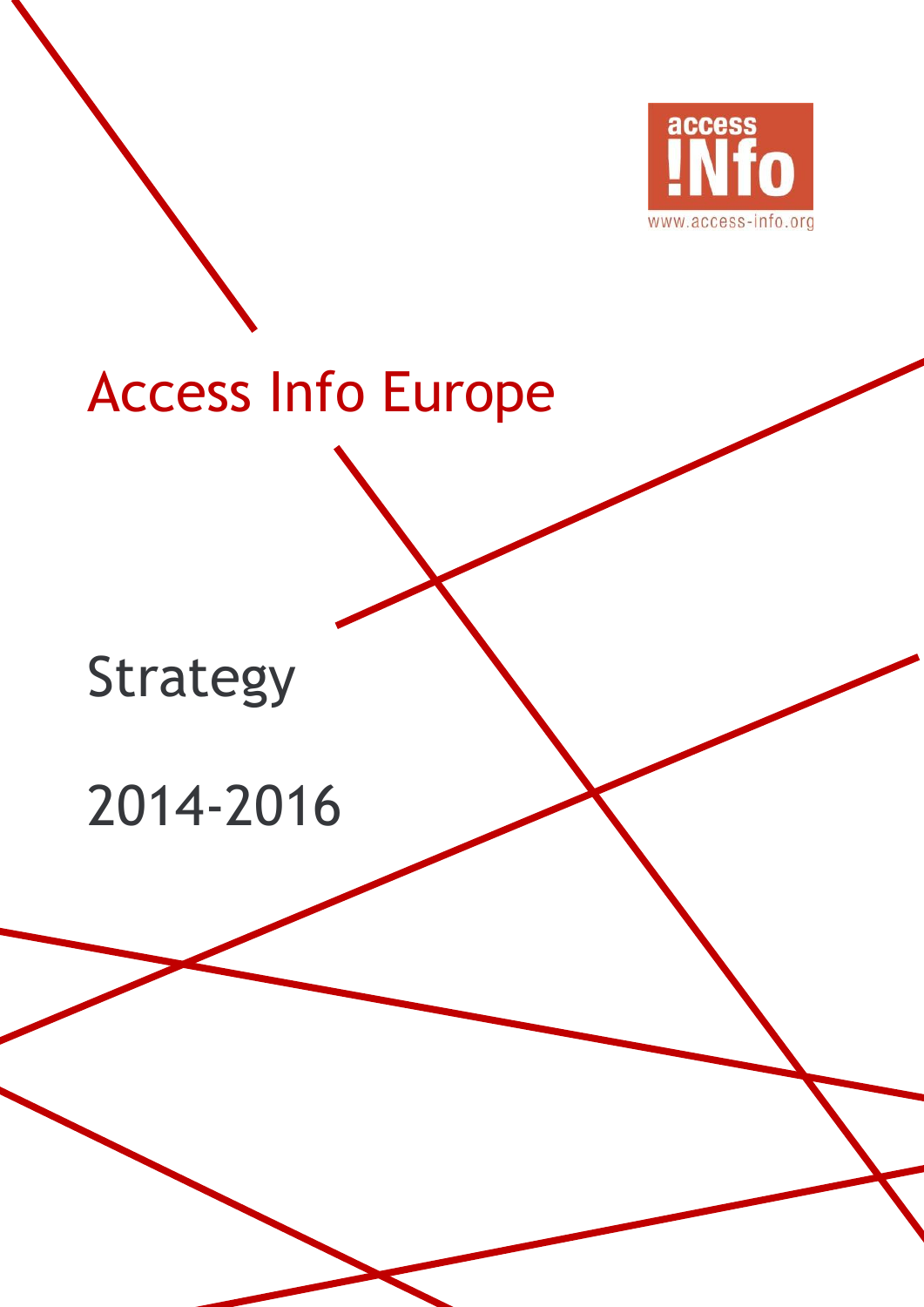## **Contents**

| 4.6 The Right of Access to Information and User Communities  28 |  |
|-----------------------------------------------------------------|--|
|                                                                 |  |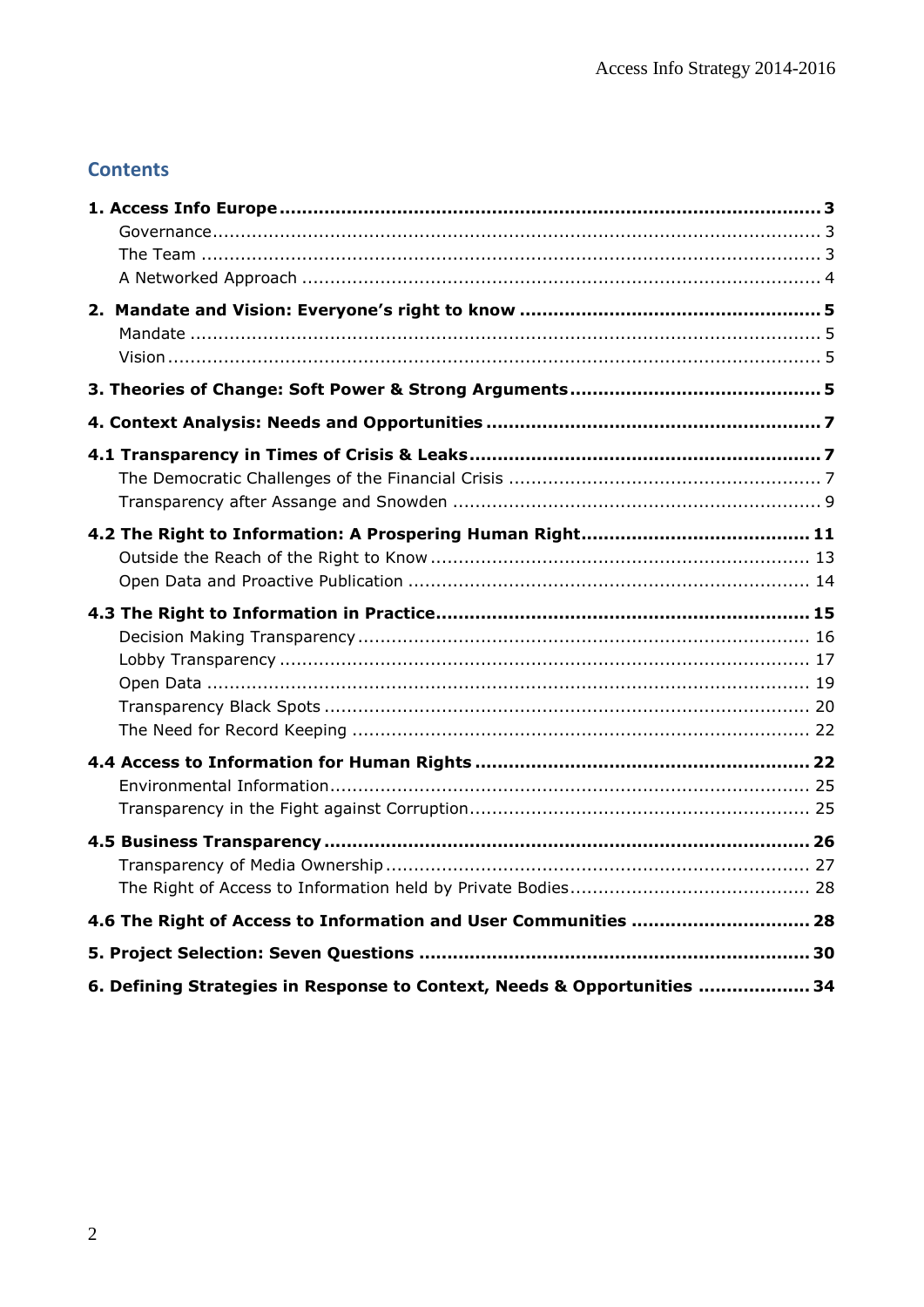## **ACCESS INFO STRATEGY 2014-2016**

### <span id="page-2-0"></span>**1. Access Info Europe**

Access Info Europe is a human rights organisation dedicated to promoting and protecting the right of access to information in Europe as a tool for defending civil liberties and human rights, for facilitating public participation in decision making, and for holding governments accountable.

Access Info Europe was founded on 26 June 2006 by European and international experts in access to information in order to meet the need in Europe for an organisation dedicated to promoting the right of access to information. Established as a not-for-profit, non-governmental association under Spain's Law on the Right of Association, the Ley Orgánica 1/2002, the registration was confirmed by decision of Spain's Ministry of Interior on 2 October 2006 (registration number 587828).

#### <span id="page-2-1"></span>**Governance**

Access Info Europe's governance body is the **Executive Board ("Junta Directiva")** which is elected by the General Assembly. Access Info Europe members are those directly associated with the organisation (we currently have ten individual ordinary members of Access Info Europe plus five honorary members).

The *Junta Directiva* currently comprises:

**Daniel Bezares Susín**, President **Helen Darbishire**, Vice-President, also Executive Director **Juan José Cordero Sanz**, Secretary **Carlos Cordero Sanz**, Treasurer

The functions of the Executive Board are set out in the statutes and are essentially oversight of all operations of the Association. The President and the Vice President have the legal power to represent the Association. The Vice President acts as the Executive Director and assumes dayto-day responsibility and reports regularly to the Board members.

Access Info Europe also has an **International Advisory Board**, composed of leading experts in the field of access to information who were involved in providing moral support and strategic guidance in the creation of Access Info Europe. The current members are:

**David Goldberg**, Academic, writer & activist on freedom of expression and information. **Gergana Jouleva**, Executive Director, Access to Information Programme, Bulgaria. **Maeve McDonagh**, Professor of Law, University College Cork, Ireland. **Ivan Szekely**, Counsellor of Open Society Archives, Hungary.

#### <span id="page-2-2"></span>**The Team**

The Access Info Europe core team currently comprises:

**Helen Darbishire**, Executive Director **Vicky Anderica Caffarena**, Researcher & Campaigner **Pam Bartlett Quintanilla**, Researcher & Campaigner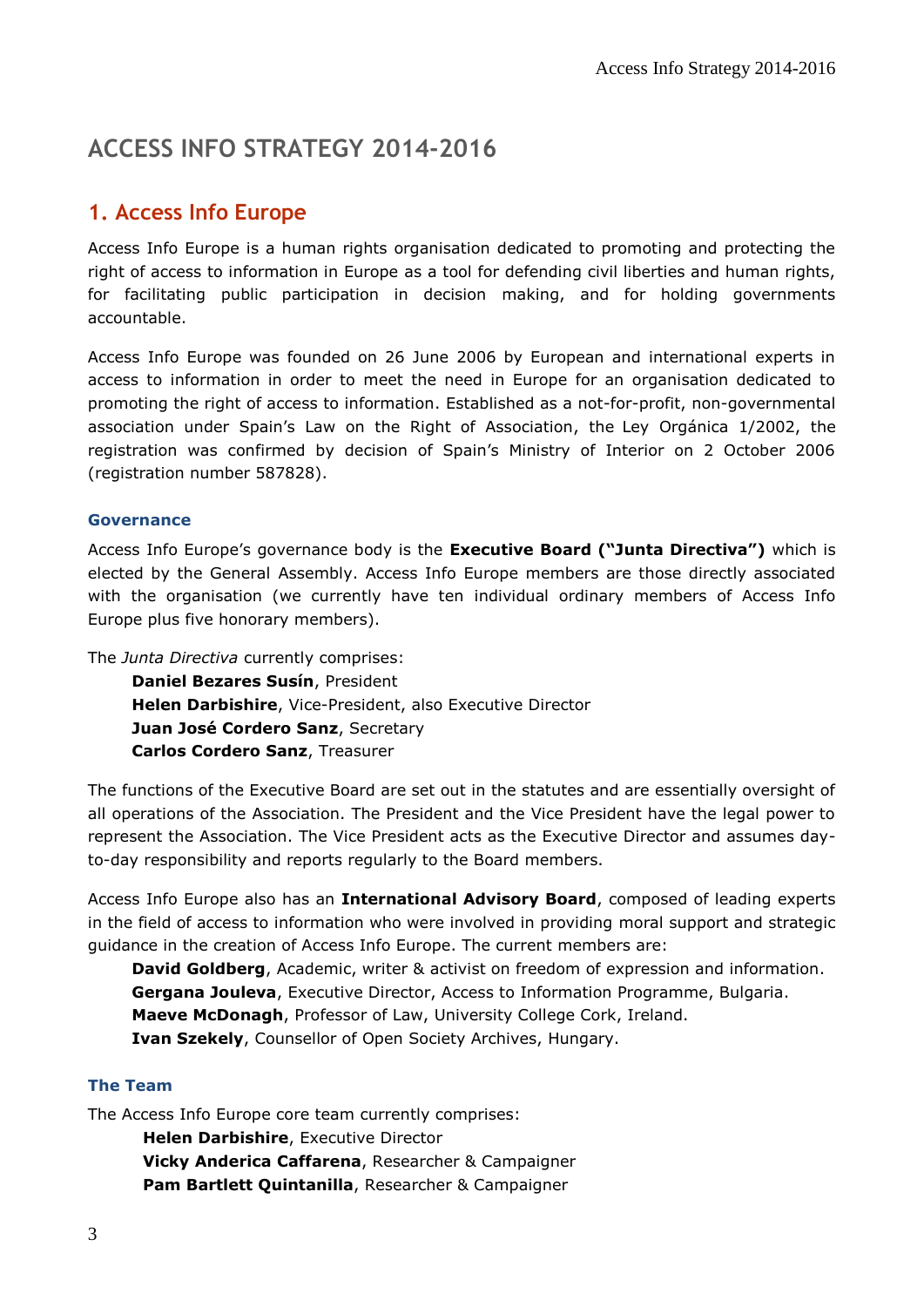#### **Alvaro Rodriguez**, IT Technician / Webmaster **Andreas Pavlou**, Communications & Community Coordination

At any one moment, depending on projects, we are assisted in our work by consultants and service providers:

**Juan Sobrino**, Accountant **Fiona Harrison**, Human Rights Consultant **Lydia Medland**, Consultant **Enrique Jaramillo**, Lawyer Spain & European Court of Human Rights **David Cabo**, Consultant Programmer **Rubén Miján**, Graphic Designer **Raquel Lozano**, Graphic Designer

In addition, we have a number of high-level interns (typically up to five) from across Europe working on a short- to medium-term basis, gaining substantive knowledge and practical skills in return for supporting our project work. The profiles of current interns can be found on our website here: [http://www.access-info.org/en/who-we-are.](http://www.access-info.org/en/who-we-are)

These people all form **Access Info's multidisciplinary and multicultural team** which combines a specialised knowledge of how the right of access to information functions in practice with broad experience of working on civil society advocacy campaigns and strong research and analysis skills.

This committed team is strong on cross-cultural knowledge and communications skills: we work in English, French, and Spanish and between the team, consultants and partners we are able to work in a number of European languages.

Access Info Europe has a track record of working at different levels, engaging in both national and international advocacy work across Europe, building working relationships with individuals ranging from local civil society representatives to senior government and inter-governmental officials.

#### <span id="page-3-0"></span>**A Networked Approach**

Access Info is a specialist organisation with high levels of expertise and which maintains its agility and financial stability by having a dedicated core team of staff working with consultants, helped by interns and volunteers.

In order to have sufficient human resources to manage and implement large-scale projects, almost all our activities are carried out in partnership with other organisations or institutions. Through these partnerships we increase the likelihood that our work will have an impact and in parallel we strengthen the access to information expertise of our partners.

The partners and networks we are involved in act as multipliers for campaign messages. At the same time, we help those networks obtain the information they need for their campaigns.

Access Info Europe is member of a number of networks. We act as the Secretariat for the [Freedom of Information Advocates Network.](http://foiadvocates.net/) We are members of the [UNCAC Coalition](http://www.uncaccoalition.org/) (working on the UN Convention against Corruption), of the **European Coalition for Corporate Justice**, of the **[Alliance for Lobbying Transparency and Ethics Regulation](http://www.alter-eu.org/)** (ALTER-EU, currently we are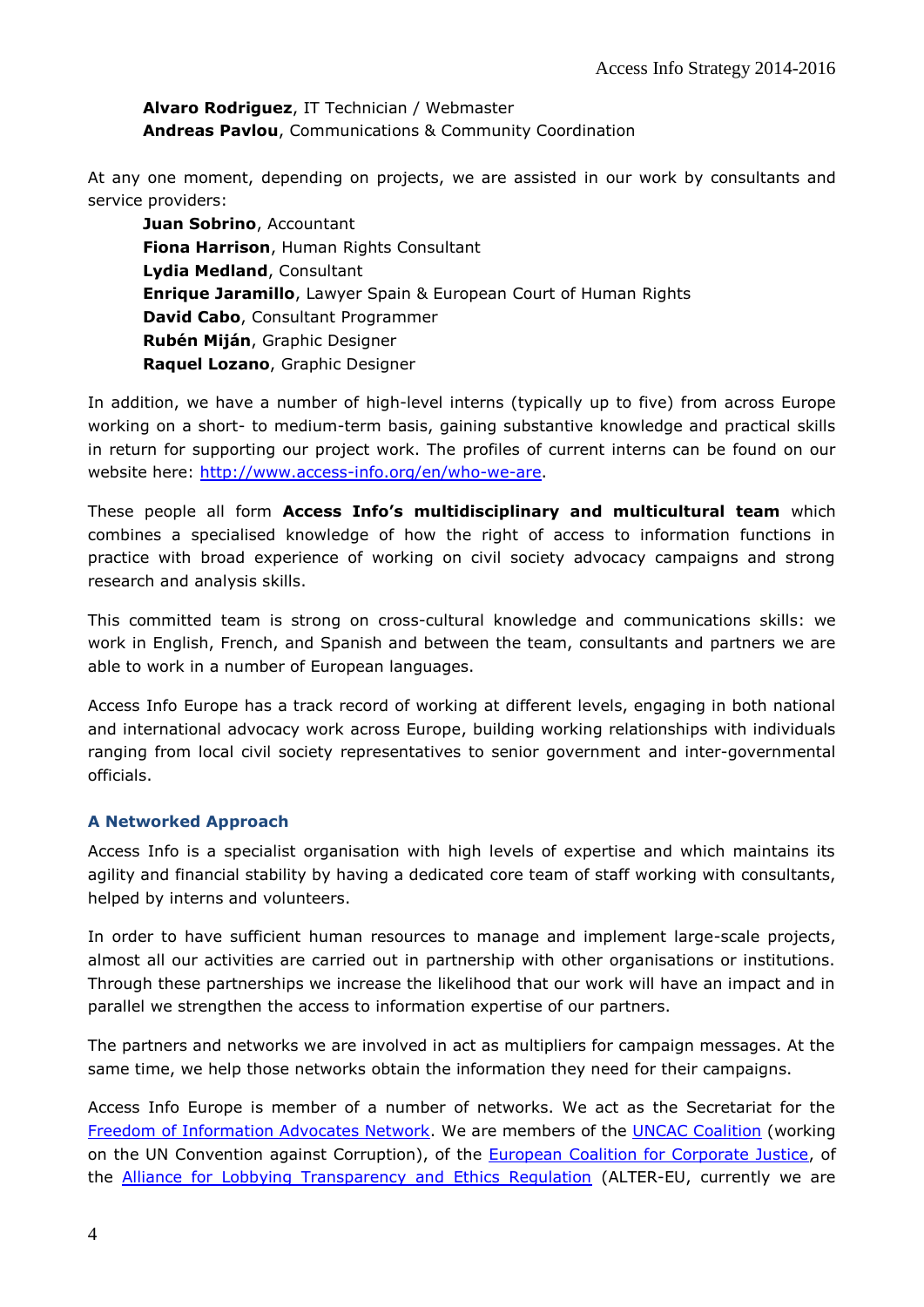Steering Committee members). In Spain we are founder members of the [Coalición Pro Acceso,](http://www.proacceso.org/) a network of 68 civil society organisations supporting a strong access to information law.

In addition, Access Info Europe has a network of strategic partners across Western and Central Europe. These include [Fundación Civio](http://www.civio.es/) in Spain, [Diritto di Sapere](http://www.dirittodisapere.it/‎) in Italy, [Regards Citoyens](http://www.regardscitoyens.org/‎) in France, [Forum Informationsfreiheit](http://blog.transparenzgesetz.at/?attachment_id=503) in Austria, and [TI Portugal](http://transparencia.pt/) in Portugal. We also collaborate with activists working with [The Story](http://thestory.ie/) in Ireland, and with the organisations [Request Initiative](http://requestinitiative.org/team/) in the UK, [K-Monitor](http://www.k-monitor.hu/‎) in Hungary, and [Gong](file:///C:/Users/Helen/AppData/Local/Microsoft/Windows/INetCache/Content.Outlook/AppData/Local/Temp/gong.hr/‎) in Croatia. We are formalising strategic relationships with partners in other countries, focusing on strengthening a civil society network on the right of access to information in the European Union Member States including in Western Europe where civil society has traditionally not been so as strong on this issue. These are partners with whom we have developed project proposals and are seeking funds to implement some of the activities outlined here.

## <span id="page-4-0"></span>**2. Mandate and Vision: Everyone's right to know**

#### <span id="page-4-1"></span>**Mandate**

Access Info's mandate is to promote and protect the right of access to information in Europe as a tool for defending human rights, for promoting public participation in decision-making, and for holding governments and other public and private bodies accountable.

The Access Info Europe team deploys its expertise to contribute to advancing the right of access to information in law and practice globally.

#### <span id="page-4-2"></span>**Vision**

Access Info Europe's vision is that the right of access to information contributes to more open, participatory, just, and equal societies.

Our vision is that there exists in Europe an empowered and informed citizenry which makes use of and defends the right of access to information.

Our vision is also that there is full recognition of the public's right to information as a fundamental human right by all relevant national and international bodies.

### <span id="page-4-3"></span>**3. Theories of Change: Soft Power & Strong Arguments**

Civil society has an impact primarily by exercise of "soft power": using well developed arguments to appeal to the commitment which policy makers have to upholding democratic principles. Mobilising large sectors of the population can be necessary to increase pressure and to appeal to the populist instincts or electoral survival strategies of political leaders. Strategies of naming and shaming can be of value where there are discrepancies between electoral promises, violations of agreed values, or in cases of more serious human rights violations.

An evidence-based advocacy approach which draws on the data from monitoring and research and is able to counter prejudices and assumptions with facts and real life case studies, is also important in successful human rights advocacy, including when protecting and promoting the right of access to information.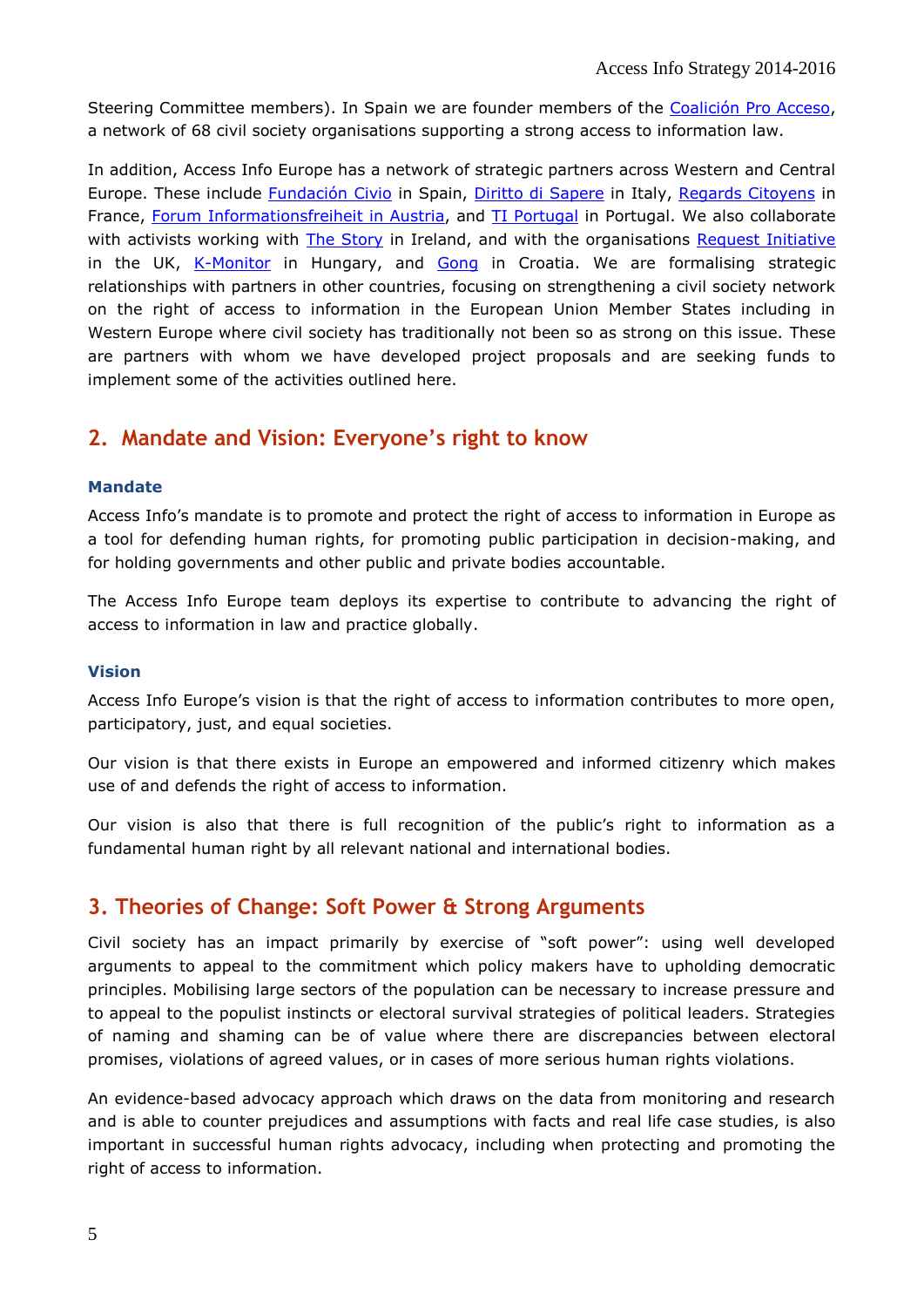In modern Europe, civil society often has the possibility of meeting and discussing with policy makers and securing commitments for reform in line with our demands. Working with allies inside governments, such as enlightened public officials, as well as influential institutions such as information commissioner and ombudsman offices, helps advance reform demands.

Securing coverage in traditional media, making a noise on social media, or making use of online petitions to demonstrate broad public support can be very helpful, as can having the data from an opinion poll, although sometimes a meeting with a key official where there is a chance to discuss and set out argumentation can be as effective as a broad based public campaign (and can draw on fewer resources).

Working with inter-governmental organisations has proved to be very effective in advancing the right of access to information. Close collaboration with the Council of Europe since the early 1990s, and with the OSCE and its Representative on Freedom of the Media, contributed significantly to standard setting. CSO involvement in the drafting of the Council of Europe Convention on Access to Official Documents also improved the standard of that treaty, the first in the world on access to information. (Civil society observers had no formal role in the drafting, but the CSO observers, of which Access Info Europe was one, were often able to contribute specific language which made its way into the final text). Other bodies such as the Parliamentary Assembly of the Council of Europe and the European Parliament are important because the positions that they take, even when not binding, have weight in policy debates.

Using this approach, the right to information movement has developed strong standards and secured access to information laws in 96 countries worldwide; we have also achieved measurable increases in transparency in practice. (As we know from experience around the world, lobbying can be a very effective way of determining government action, impacting on policy decisions, legislation, and the activities of public bodies).

On relatively rare occasions, right to information advocates need to make direct use of the legal remedies available, including information commissioners and courts, to obtain the legal backing for pro-transparency arguments. When this is done, it can be very effective, not only for the particular case in question but also as a signal that there is legal backing for the right of access to information. For example, Access Info Europe's recent win at the European Court of Justice for access to documents from the Council of the EU will have an effect well beyond the issue of access to that particular kind of document from that specific institution.

Having a long term view of change is also essential. Litigation takes a lot of time although in the short term launching a campaign is also an important political tool. Even non-litigation strategies can require time to have an impact. Sometimes there are fast and big wins, but these do not always translate into underlying shifts in bureaucratic culture, which is part of what the openness movement is all about: securing profound changes in attitude takes time.

It is also important for activists to be flexible and to respond to new opportunities to advance existing campaigns. Hence, for example, as we analyse in the context section, the open data movement and the Open Government Partnership provide new forums for discussion about the fundamental principles of transparency. On the other hand, the response of European governments to the financial crisis is a challenge to democratic decision making which creates a need and also some opportunities to advance the participation agenda.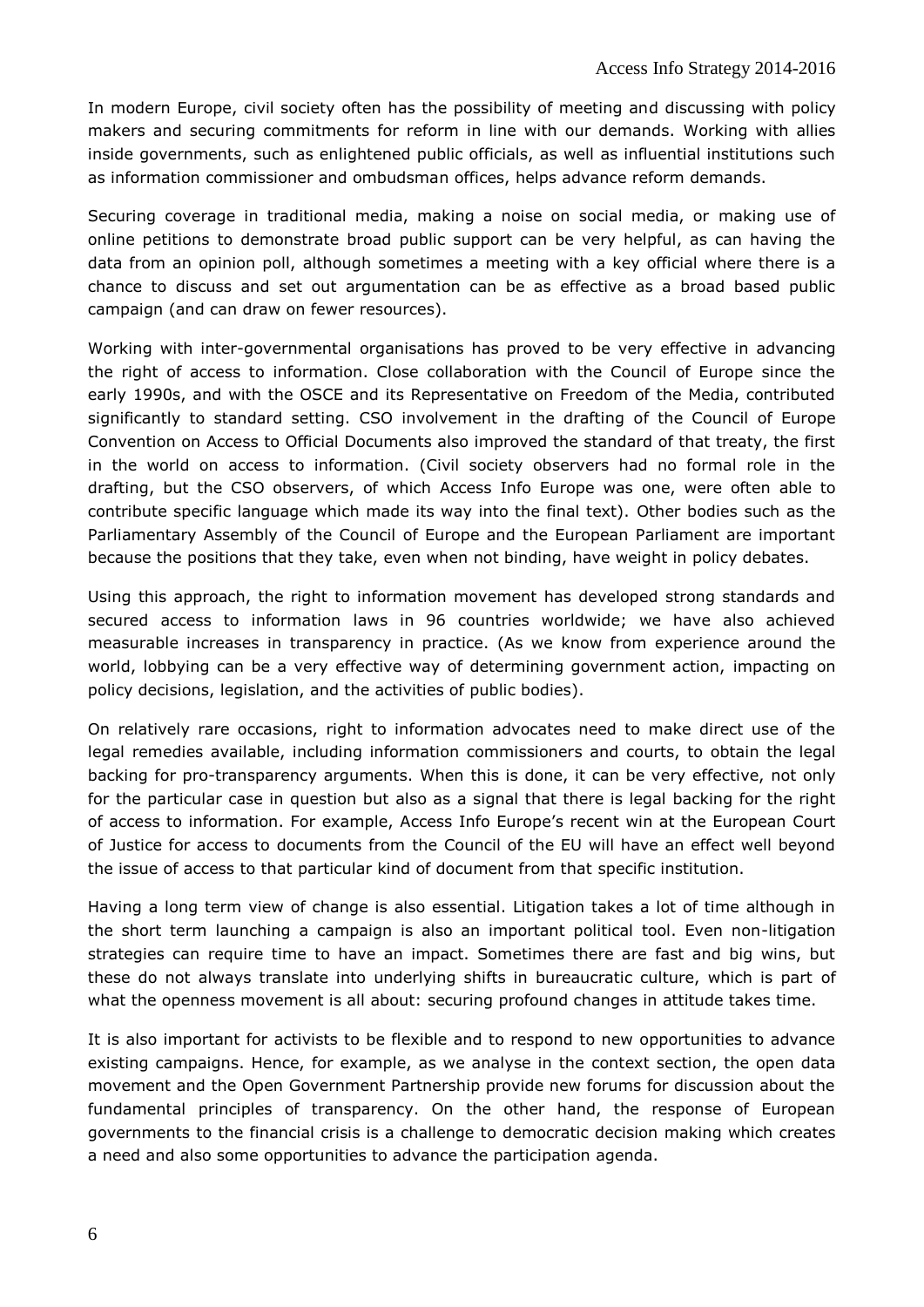Against the backdrop of an ever changing world, each situation, challenge or opportunity, will need to be analysed to determine which approach to take, which strategies to pursue (these considerations are developed further in the following sections). A judicious mix of strategies is called for – sometimes meetings with policy makers, sometimes a public campaign, sometimes litigation – depending on the problem to be addressed. Effective advocacy combines a series of approaches, being flexible over time. Access Info Europe believes that by continuing to deploy our specialist knowledge of the right of access to information in law and practice across Europe with the multi-faceted advocacy approach set out above, we can continue to advance the right of access to information and to ensure that it serves to help increase participation in decision making, to limit and to expose corruption, to help defend human rights, and to hold power to account.

## <span id="page-6-0"></span>**4. Context Analysis: Needs and Opportunities**

In developing the Access Info Europe 2014-2106 strategy, we have endeavoured to answer two central questions. The first is whether the global advances in the right of access to information are adequately reflected in the legal framework of European countries. The second is whether the right of access to information is serving in practice to hold power to account: is the right effective in securing participation in decision making and is it helping to protect human rights and to root out corruption. Through this analysis, we identify the needs and opportunities which guide our strategy and hence our projects going forward.

First we start with the wider context, then we look at the right of access to information, and then at issues of implementation in practice.

#### <span id="page-6-1"></span>**4.1 Transparency in Times of Crisis & Leaks**

Since Access Info Europe's last strategy, developed in 2008-2009, the international, European and national contexts have altered significantly. If the first decade after the fall of the Berlin Wall provided the opportunity for significant advances in transparency in both law and practice, and the second decade was marked by the backlash after 9/11 with increasing emphasis on secrecy, surveillance and the collection of personal data, then the third decade is undoubtedly being marked by the global economic crisis (post 2008).

As an NGO working on human rights and democracy in Europe, and based in one of the most crisis-affected areas of Southern Europe, exploring how the right of access to information can address current socio-economic and political challenges is a priority for Access Info Europe.

#### <span id="page-6-2"></span>**The Democratic Challenges of the Financial Crisis**

At time of writing, nine countries in the European region are in a prolonged recession (i.e. depression) and unemployment continues to rise: the EU average is 11% and the worst hit countries are, using [2013 Eurostat figures,](http://epp.eurostat.ec.europa.eu/statistics_explained/index.php/Unemployment_statistics) Cyprus, Croatia and Portugal (around 17%), Spain (26.6%) and Greece (27.6%). The jobless rate among young people (15 to 24 years old) is an average 24%, with Spain on 56% and Greece reported to be on 59%, Croatia 43%, and with Italy and Portugal at 38% youth unemployment. There are signs, in the early autumn of 2013, of minor improvements to this situation, but analysts predict that it will take European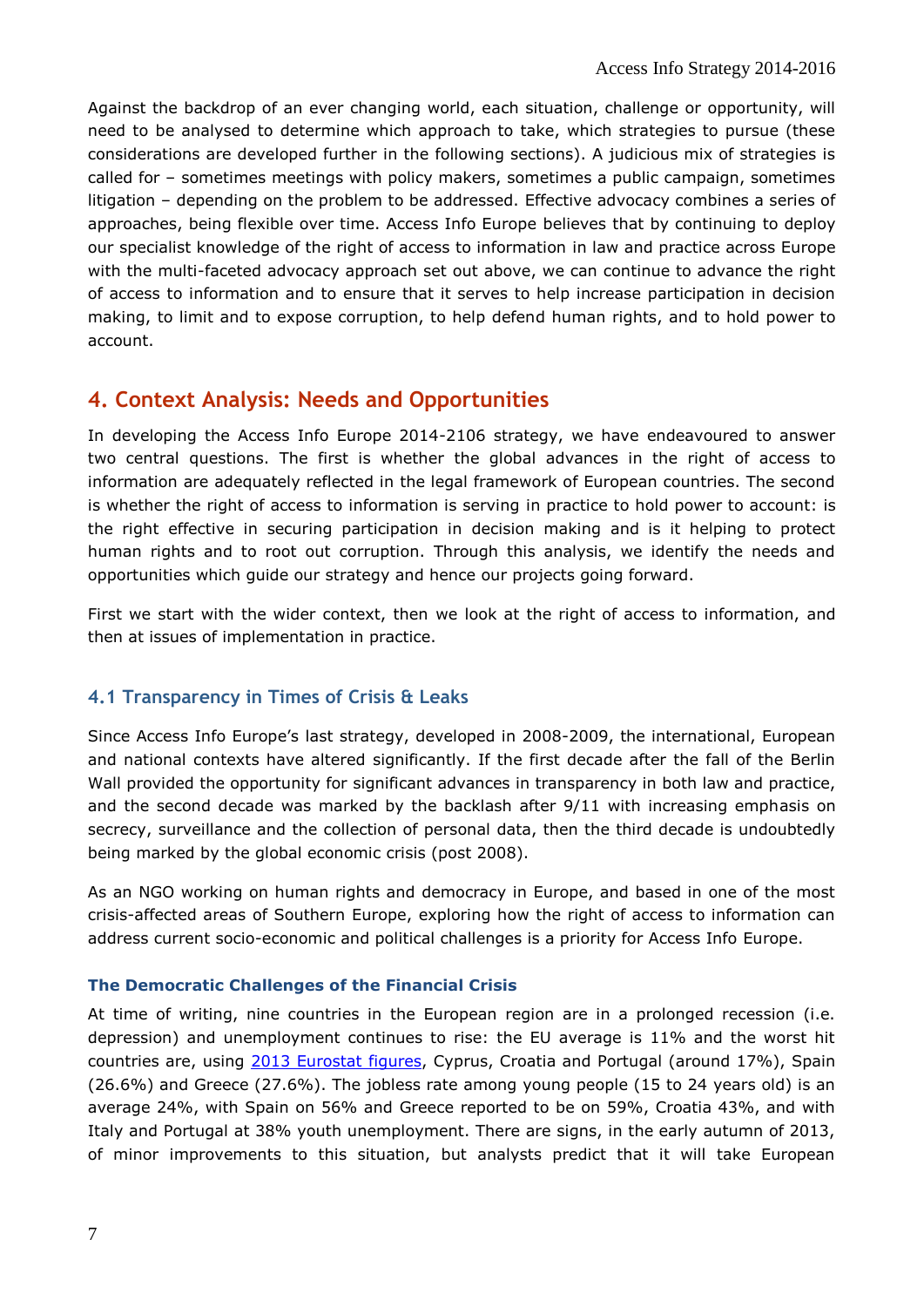societies years to recover from the negative financial impacts, including the austerity cuts in core areas of government spending such as health and education.

It will also take time to recover from the negative democratic impacts of the crisis. One concerning feature of the crisis is that it has produced **imperatives for even more rapid decision making** than usual, and hence reduced the space for public debate and participation. Furthermore, with the political and economic elites knowing that many crisisrelated decisions will be unpopular, there have been reduced incentives to open decisions up for public consultation, with governments preferring to take the stance that they have no choice but to make cuts and impose austerity measures.

Another phenomenon of the crisis is that **decisions are being taken at an intergovernmental level**, but not always through the formal decision-making processes of the European Union. For information requesters seeking to find out what is going on, they often find themselves bouncing between national and supranational institutions. In too many cases the result is the "ping-pong phenomenon" in which citizens are referred back and forth between EU and national governance structures with neither assuming responsibility. It's not only citizens who are excluded from the debate on their future: the financial crisis has also meant that decisions about economic policy are being taken out of the reach of democratic checks and balances such as national parliaments.

This phenomenon is not limited to decisions about the financial crisis. It occurred, for example, during Access Info Europe's research into reforms of the EU transparency rules, when the Council of the EU referred Access Info Europe to the Member States and then countries such as France and Greece referred us back to the EU (interestingly, both countries later joined the Court case arguing against Council transparency). [Access Info Europe's October 2013 win](http://www.access-info.org/en/european-union/501-court-case-ecj-2013) before the European Court of Justice, which ruled that the public has a right of access to the names of countries putting forward legislative proposals in the Council of the EU, should help significantly in the tracking of decisions, although we have yet to test this in practice.

Securing transparency of the EU is important given the significant and growing impact that EU rules and policies have on the lives of those in the Member States: as many as 70% of national laws are shaped by decisions taken in Brussels. There is much concern at present about **democratic and participatory deficits in Europe.** Rather than an increasingly horizontal Europe, we are seeing the emergence of new economic, social and political divides. For example, the more powerful EU Member States, as well as institutions such as the European Central Bank, are playing disproportionately influential or even decisive roles, far distanced from citizens who may wish to participate or insist on comprehensive accountability for the decisions taken.

The EU is sometimes joined by international financial institutions (IMF, World Bank) in financial decision-making processes and there is evidence that private bodies, including the very banks which are being bailed out, have been much better placed to engage with the decision makers than has the wider public, or even elected members of parliament. Interestingly the OECD has raised a concern that governments are not making the macro-economic evaluations underlying their decisions publicly available, which interferes with oversight by international bodies. In this climate, transparency, participation and accountability are matters of growing concern for all sectors of civil society.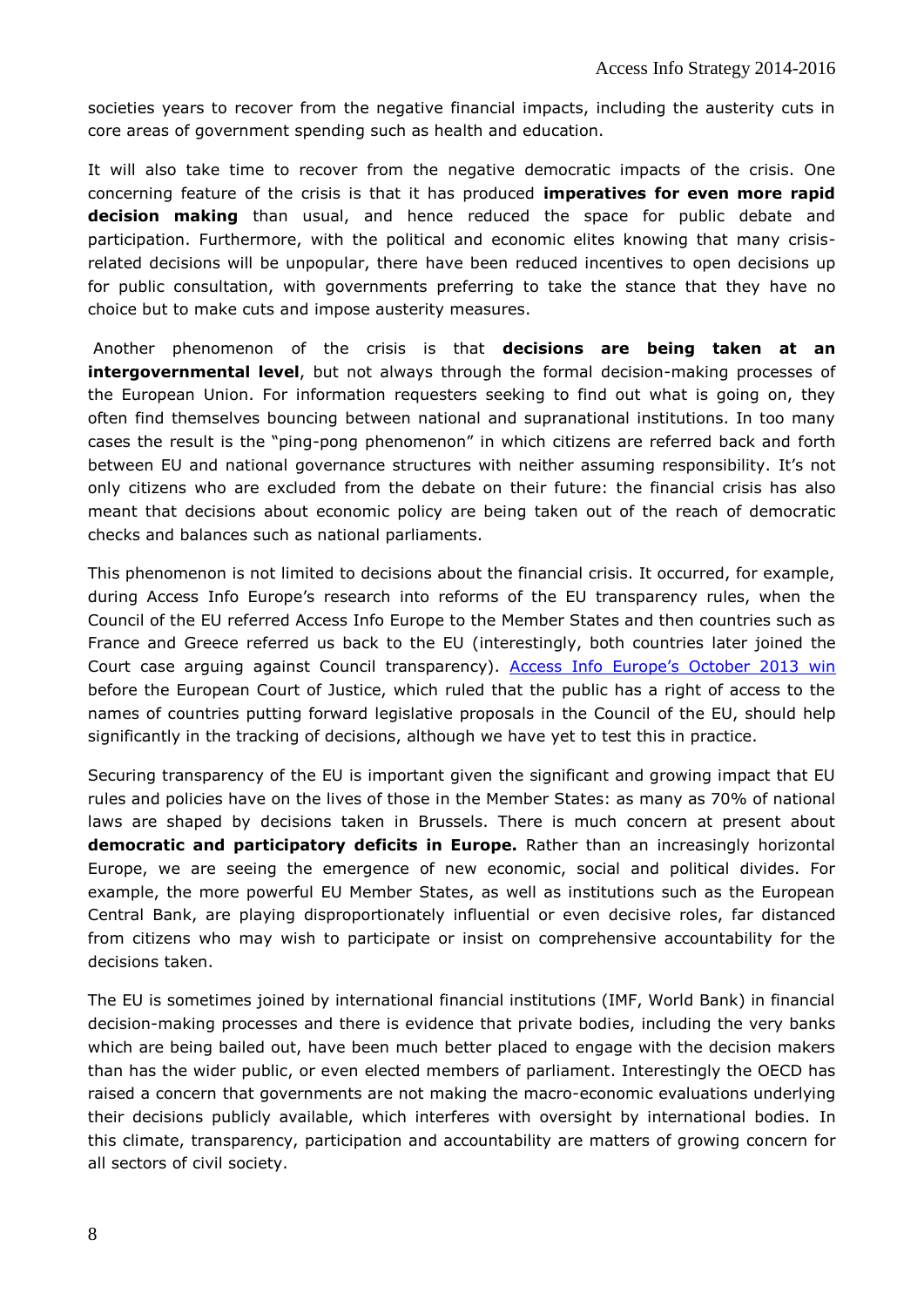Finding out exactly who knew what when about the financial crisis is not easy: in November 2012, the General Court of the European Court of Justice ruled that journalists from Bloomberg did not have a right of access to documents which would show what the European Central Bank knew about the financial situation in Greece in advance of its bailout (and what it did or did not do to avert that); the journalists have appealed on this crucial issue of accountability, especially for the very taxpayers who at the end of the day are bankrolling the bailouts.

The challenge of obtaining information about decision making in the crisis is something Access Info Europe has been addressing. For example, we have supported requesters from countries such as Ireland and Spain who have sought (with moderate success) to use [AsktheEU.org](http://www.asktheeu.org/) to obtain information about the financial crisis and national bailout packages (see requests on AsktheEU.org). We also applied for leave to intervene in the Bloomberg v ECB case, although this was rejected on the grounds that Access Info does not have a sufficiently specific interest in the information requested by Bloomberg.

The democratic deficit also refers to a growing **disillusion with democratic institutions** by those affected by the crisis and feeling helpless to act. Opinion polls tell of a sense of disempowerment among broad swathes of the European public, ranging from young people facing more expensive university education and a precarious future (the new "precariat" class) to those in the most vulnerable positions such as the elderly, infirm and migrants who are seriously affected by cuts in pensions, healthcare, and social services.

The crisis context has certainly **diverted attention from defending human rights**. The EU seems unwilling or unable to address backsliding on human rights, including issues such as rising racism and xenophobia, more aggressive policing of protests, increased surveillance, and pressure on media freedom. There has been an inadequate response to developments in cases such as Hungary, where there have been serious regressive steps including constitutional changes and legal reforms that reduce judicial independence, interfere with media freedom, and discriminate against minority groups (migrants, the homeless, the mentally disabled). The Hungarian government has also weakened the national access to information law and removed the independent information commissioner.

The broader public has, nevertheless, a strong idea of the importance of European Union transparency: a major, Europe-wide opinion poll carried out by Access Info Europe and partners in early 2013, revealed an **overwhelming public demand for greater transparency**: 85% of the over 6000 respondents were of the opinion that full information about Member States' negotiations in Brussels should be open to the public. In the context of the response to the financial crisis, 84% of people find it important that full documentation about what the European Central Bank is doing is publicly available, which is currently not the case. The poll results can be found [here.](http://www.access-info.org/en/european-union/371-european-poll-shows-considerable-concern-about-eu-ethics)

#### <span id="page-8-0"></span>**Transparency after Assange and Snowden**

From a transparency perspective, this third decade since the Wall fell is also marked by the era of the mega-leaks. Starting in 2010, the WikiLeaks revelations, now followed in 2013 by the Snowden disclosures, have given rise to a backlash in some government and security circles against openness, accompanied by an intolerance of and persecution of whistleblowers in the USA. The mega-leaks have also provided a convenient argument to those who wish to accuse the "transparency mafia" (a term used quite often in Brussels, including by the Council during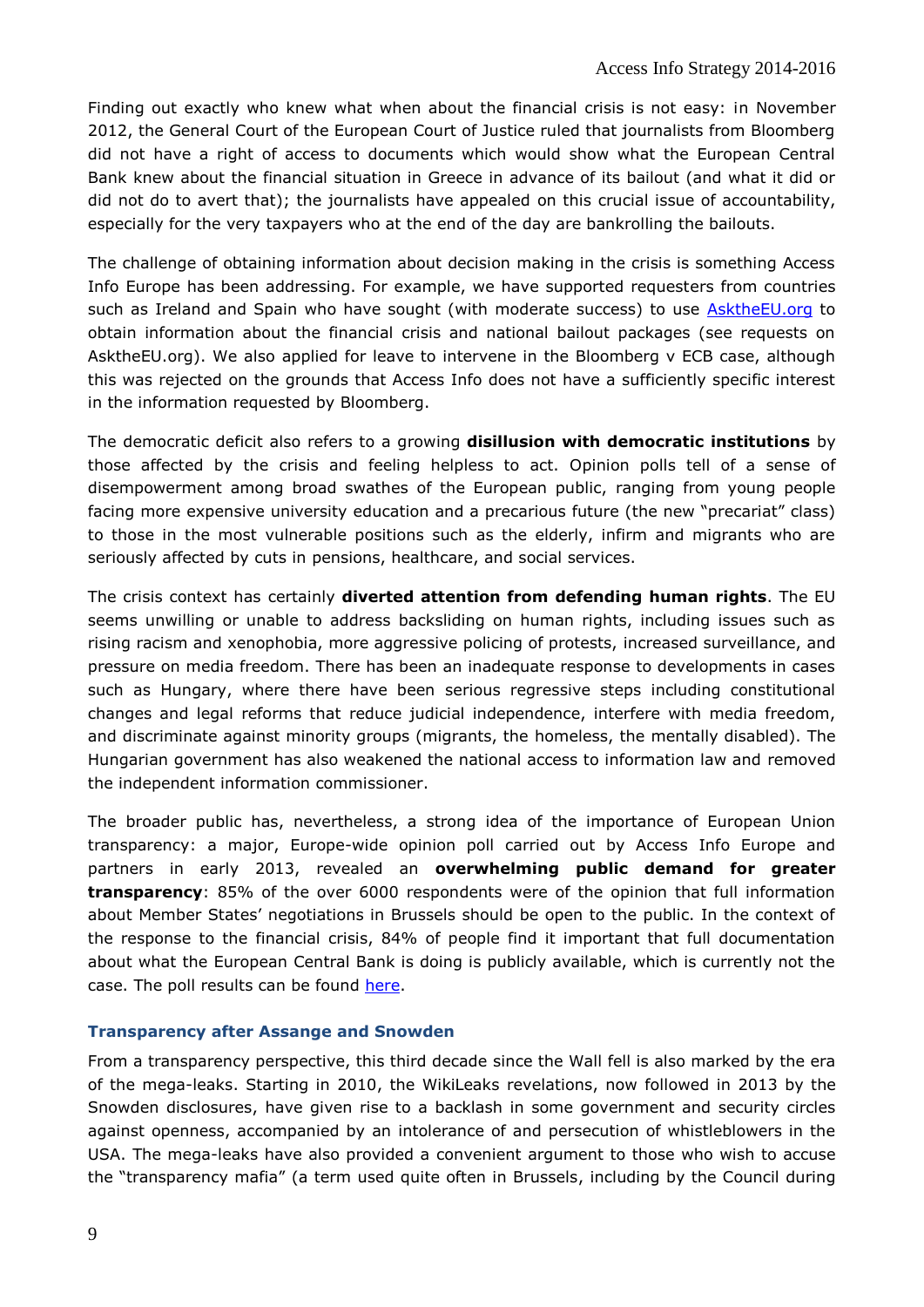the Access Info Europe court case) of being radicals in favour of a dangerous total transparency which would make everyday government activity impossible.

This strengthened rhetoric against transparency and demand for greater information security, linking the openness movement to allegedly dangerous hackers and irresponsible leakers, is something which right to information activists need to be cognisant of and to be ready to address. We are often called upon to explain why some exceptions and limitations to the right of access to information are legitimate. We need to be ready to counter the accusation that the right to information community is a bunch of transparency radicals as this can be used to undermine our advocacy work. In this context, we need to work harder to demonstrate the reasonableness of arguments for openness which should be at the heart of any democratic society.

It is also important to monitor the impact of shifting attitudes about transparency on actual levels of access to information. To date it is hard to point to evidence of a broader effect on day-to-day access to information in Europe, particularly in areas such as international relations and foreign policy and now that of surveillance, where there may be significant changes, but this is not to say that there will not be a tightening of secrecy in some areas in the future. Thus far, however, Access Info Europe's request tracking shows that the reasons which public officials have for providing or not providing documents have not changed significantly, as we analyse in Section 3.3 on Transparency in Practice below. For this reason, our strategy continues address some of the classic transparency challenges.

The era of mega-leaks and the ensuing political scandals has come in parallel with the launch of the [Open Government Partnership](http://www.opengovpartnership.org/) (OGP). Founded in 2011, the OGP is a multi-stake-holder initiative which aims to promote greater transparency, participation and accountability. It has 61 members which include a range of developed democracies (although some European countries such as France and Germany are currently not members), young or developing democracies in Latin America and Africa, and a handful of countries whose democratic credentials are questionable, such as Azerbaijan.

Various drivers seem to underpin the creation of the OGP. One was the momentum behind the open data movement and the possible social and financial benefits which can flow from liberating government data, an important consideration in the context of the financial crisis. Another is that transparency is part of the foreign policy approach of a number of the founding countries which are promoting openness for motives which include fighting corruption, particularly in the use of funds such as international aid and development donations, and creating a level playing field for access to extractive industry contracts.

On the one hand, the existence of the Open Government Partnership is valuable as it provides a counterweight to any backlash against transparency which the mega-leaks might have provoked. On the other hand, there is a certain paradox that this new transparency initiative has taken off just at the time when it has been revealed that the governments promoting it, notably the US and the UK, were engaged in massive surveillance operations which swept up the data of innocent private citizens. This is highlighted by the response of CSOs at the recent OGP meeting, many of whom signed a letter coordinated by Access Info Europe and the Web Foundation available [here](http://www.access-info.org/en/open-government-data/510-ogp-surveillance-statement) calling for greater transparency around surveillance measures.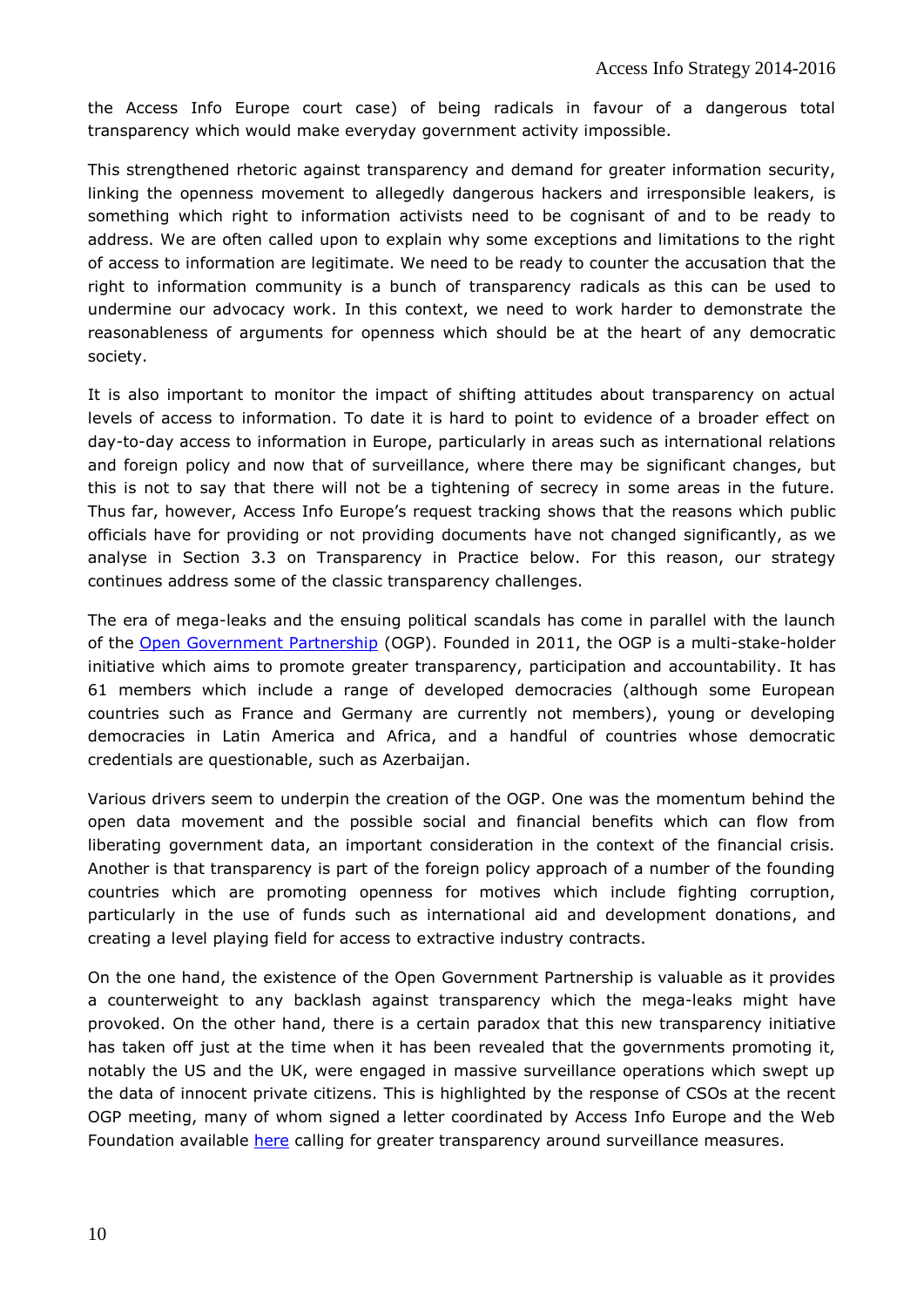On balance, it is positive that the spotlight is now on transparency as this provides a space for constructive debate on the appropriate limits on the public's right to know. This in turn could help open up some areas of government to increased public participation and scrutiny. On the other hand, there are real concerns about whether the OGP will be used for what is being termed "transparency washing". Governments have preferred to make the new openness commitments voluntary. Indeed, in some countries, such as the UK – which is leading standard setting on open data – senior ministers have questioned whether there is still a need for the freedom of information laws now that the government has an open data policy. Civil society needs to be alert to any such attempts to undermine all the hard-won gains of the right to information movement.

#### <span id="page-10-0"></span>**4.2 The Right to Information: A Prospering Human Right**

One of Access Info Europe's main priorities is to ensure that, country-by-country and at the EU level, the legal framework for public access to information reflects the highest standards, consistent with this being a human right.

The **huge advances in the right of access to information** of the past decade include recognition of the right as a fundamental right by all major international human rights tribunals (Inter-American Court of Human Rights in 2006 in the case of Claude Reyes et al v [Chile,](http://www.corteidh.or.cr/casos.cfm?idCaso=245&CFID=525202&CFTOKEN=97319768) the European Court of Human Rights in 2009 in the case of [TASZ \(Hungarian Civil](http://cmiskp.echr.coe.int/tkp197/view.asp?action=html&documentId=849278&portal=hbkm&source=externalbydocnumber&table=F69A27FD8FB86142BF01C1166DEA398649.)  [Liberties Union\) vs. Hungary,](http://cmiskp.echr.coe.int/tkp197/view.asp?action=html&documentId=849278&portal=hbkm&source=externalbydocnumber&table=F69A27FD8FB86142BF01C1166DEA398649.) and the UN Human Rights Committee in 2011 in its General [Comment No. 34\)](http://tbinternet.ohchr.org/_layouts/treatybodyexternal/Download.aspx?symbolno=CCPR%2fC%2fGC%2f34&Lang=en) as well as by soft law bodies such as the OSCE Special Representative on Freedom of the Media along with other analogous special mandates on Freedom of Expression around the world.

In 2009, the Lisbon Treaty promoted access to documents from European Union bodies to the status of a fundamental right. In the wider European region (the Council of Europe region), 27 countries have an explicit constitutional protection of the **fundamental right of access to information from public bodies**. The Council of Europe region, with more than 800 million inhabitants, also has almost half of the world's access to information laws, a total of 42 countries with national level laws.

In spite of these achievements by the right to information movement at the international level, there is still a very **mixed quality of access to information laws in Europe**. The region has some of the best access to information laws, for example, Slovenia and Serbia are rated at the top of the global Right to Information Rating [\(www.RTI-Rating.org\)](http://www.rti-rating.org/), with levels of transparency in these countries showing measurable improvements thanks to this democratic tool, backed up in both countries by strong and independent information commissioners. Elsewhere in Europe, however, particularly in Southern Europe, laws are weak: the region also has some of the world's worst access to information laws, with Austria, Greece, and Italy lurking at the bottom of the RTI Rating.

The idea that access to information is a fundamental human right is not yet sufficiently deeply rooted. For example, in 2011, Germany attempted to convince the UN Human Rights Committee that access to information is not a fundamental right. This is an increasingly isolated position, particularly since the EU Treaties establish a fundamental right of access to EU documents. But this reluctance to see the right to ask for and receive information as more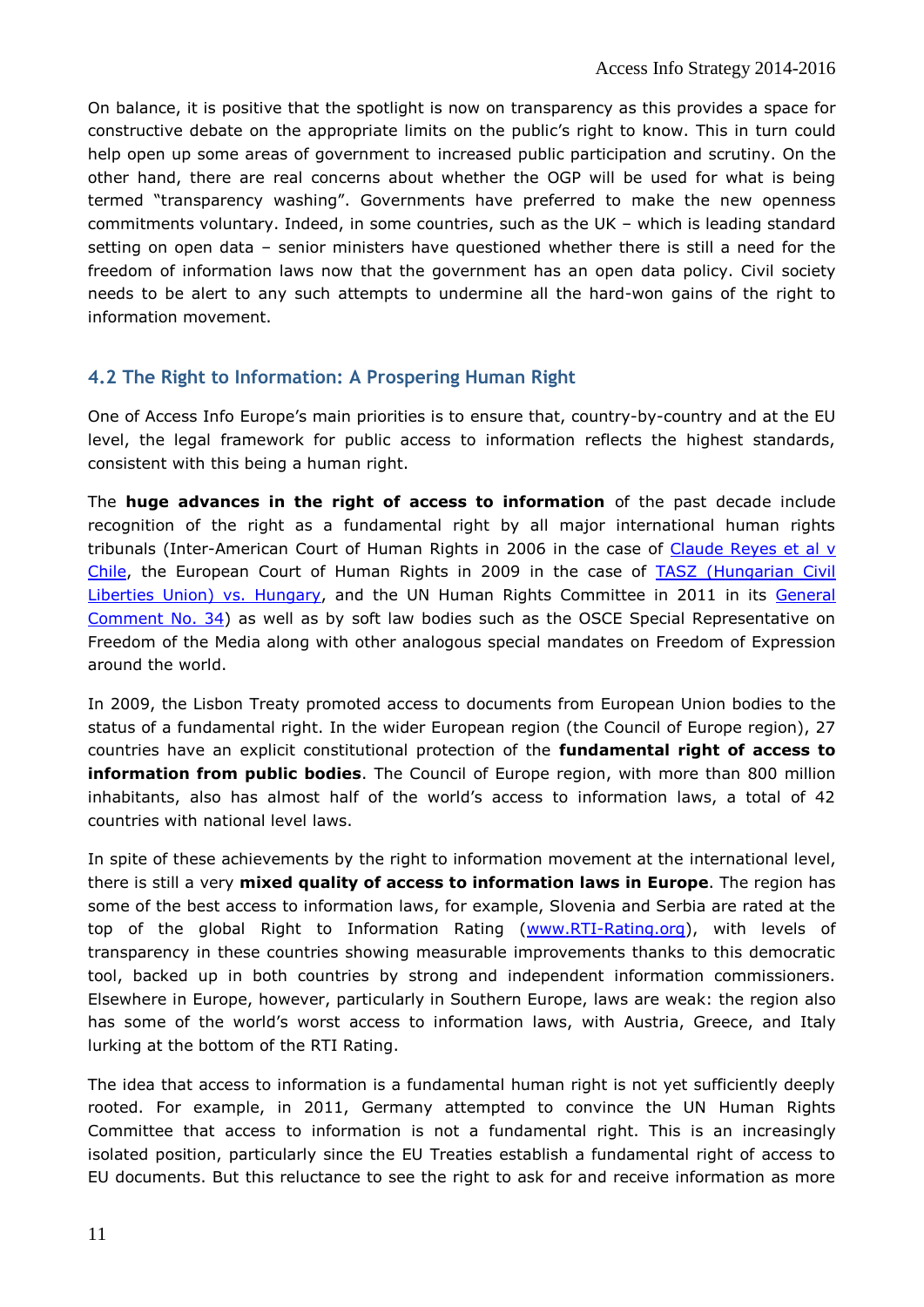than a privilege granted by the administration still plays out in practice in countries such as France and Italy, and has been a major obstacle in the adoption of a transparency law in Spain.

There are also signs of backtracking on legal frameworks. Regressive reforms to the EU's access to documents rules, Regulation 1049/2001, proposed by the European Commission in 2008 and expanded by the Council of the EU have thus far been held back by the European Parliament and civil society campaigning, but have not disappeared. In particular, there a desire to undo some of the more progressive jurisprudence of the European Court of Justice on issues such as access to legal advice.

There is also a minority of European Union countries which still have no legal mechanism for exercising the right of access to information: Cyprus, Luxembourg, and Spain (though the latter two have draft access to information laws in their parliaments at time of writing). Of Europe's microstates Liechtenstein has a freedom of information law, while Andorra, Monaco and San Marino do not.

The disparities in the legal frameworks for accessing information across Europe create a situation of inequality, particularly for civil society actors such as CSOs and journalists, as the public in some countries is **excluded from a right to access information about their governments**. The European Union does not currently have any competence to set standards on access to information, although this may change in due course as it explores the linkages between access to information, open data, and the reuse of public sector information (the EU having competence over the latter).

The Council of Europe **Convention on Access to Official Documents**, adopted in June 2009, has not yet come into force. It has been signed to date by 14 countries and ratified by seven of these; it will come into force when 10 countries have ratified. The moderate pace of ratifications is an issue which Access Info Europe has tackled in many countries, having found that national campaigns are most effective in catalysing the necessary legislative processes.

Even before it has come into force, however, the Convention on Access to Official Documents has had an impact. In Spain, civil society activists promoted the Convention standards and were able to have a positive impact on the content of the future Spanish transparency law, defining a narrower range of exceptions than might otherwise have been the case, and helping ensure that these exceptions are subject to a public interest test. In a range of other countries, the Convention has been used in national advocacy to advance legislative reforms (for example Croatia in 2013) or to hold back regressive amendments to the access to information law (for example in Bosnia in 2013).

A further opportunity to secure the adoption of access to information laws and to promote laws which meet international standards is provided by the **UN Convention against Corruption (UNCAC)**, which contains various transparency requirements. The civil society coalition around the UNCAC has made having an access to information law one of its demands to governments and there is an opportunity to use the UNCAC review mechanisms to press countries which have ratified the UNCAC (all Council of Europe countries apart from Germany) to ensure that their access to information law meets international standards. Similar opportunities are provided by the Council of Europe's regional anti-corruption mechanism, the Group of States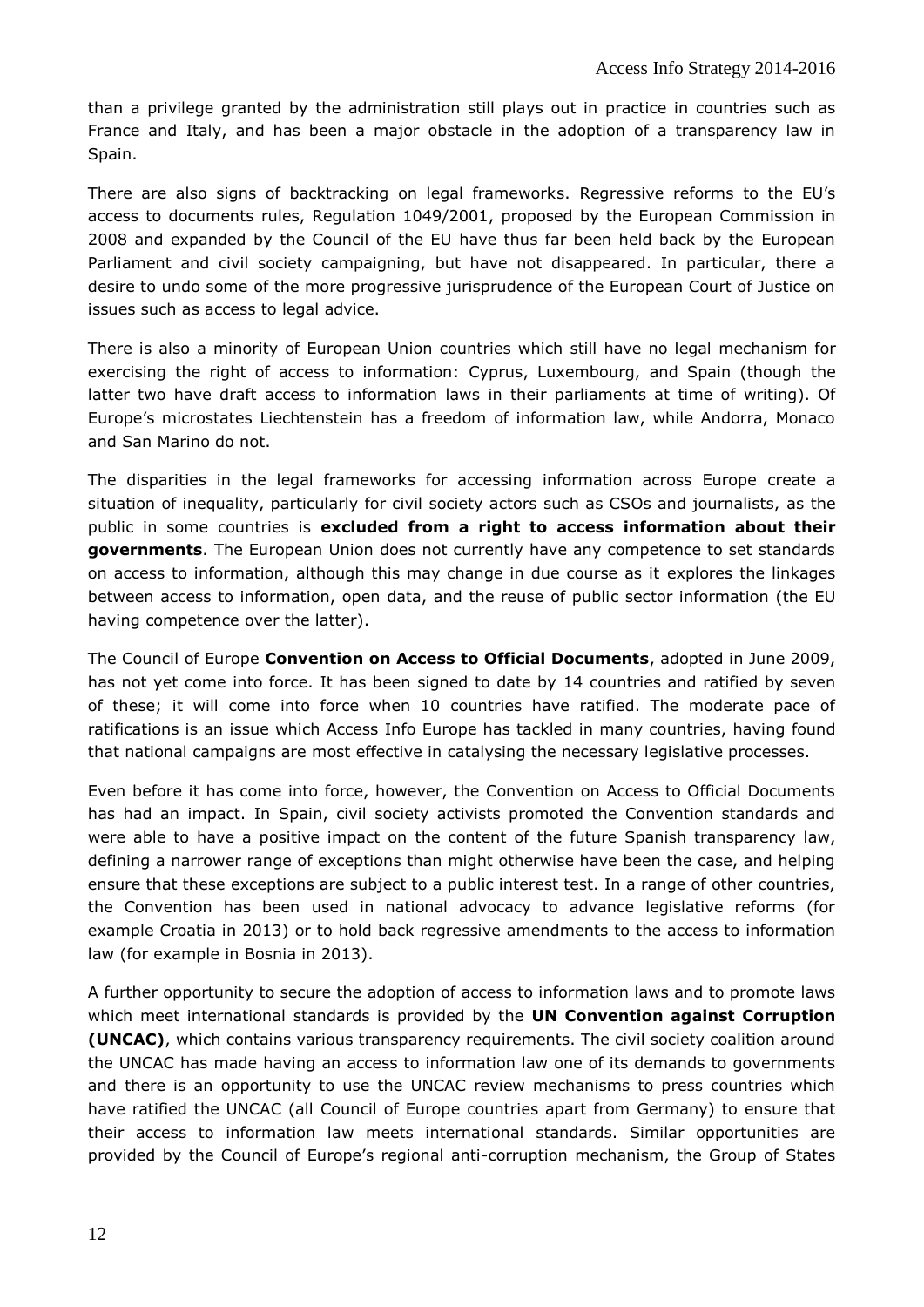against corruption (GRECO by its French acronym) which, in its county reviews, regularly comments on the existence and quality of national access to information laws.

The development of **Open Government Partnership** is also providing a new platform for agenda-setting on the right to information. Participating countries are required to set out in their OGP action plans how they will advance in the areas of transparency, participation and accountability. The OGP and the momentum around the potential possibilities of open data is driving other commitments, such as the **G8's 2013 commitment** to open up "high value" data needed for "improving the quality of democracy". These developments provide new advocacy opportunities for promoting a stronger legal framework for the right of access to information as well as increasing levels of access in practice.

Another positive effect of the greater recognition of the right of access to information, and of increased awareness of the value of transparency and open data, has been that it has given a boost to the foundation of **new pro-transparency civil society organisations** in Western Europe. Some of these organisations focus on open data, such as the Open Knowledge Foundation and its chapters around the region, including in Germany and Spain. Other new organisations are focused on right to information in law and practice, for example **Diritto di Sapere** in Italy or **Forum Informationsfreiheit Austria** in Austria. Still others are focusing on the use of new technologies to promote transparency, the prime example being mySociety in the UK – which developed the Alaveteli request platform software used in installations such as AsktheEU.org – as well as others such as Regards Citoyens in France and Fundación Civio in Spain. Access Info Europe collaborates closely with these new organisations and partners with them in transparency projects. We provide strategic advice and share our experiences. Helen Darbishire is on the board of the Civio (Spain), OKFN Spain, Diritto di Sapere (Italy) and Request Initiative (UK).

As the transparency movement has advanced, there are other communities who are strategic allies in promoting greater openness. These include in particular Information Commissioners, who meet every 2 years to debate issues around the right of access to information and who are now increasingly sharing information and exploring working together, including through the new network of information commissioners coordinated out of the Freedom of Information Centre based in the University of Dundee by former Scottish Information Commissioner Kevin Dunion.

Openness activists can also work with reform-minded public officials, particularly those working inside relevant government departments, and working on global initiatives such as the Open Government Partnership. A further group which should be included in transparency campaigns and can be valuable allies are parliamentarians. The European Parliament has also proven to be a strong ally on various issues, including in defending the EU's access to documents rules, by supporting Access Info Europe's case before the European Court of Justice, and in developing standards on business transparency and transparency of media ownership.

#### <span id="page-12-0"></span>**Outside the Reach of the Right to Know**

In the European region, the influence of **supranational and intergovernmental bodies** is such that the information they hold is often crucial for CSOs and journalists working on issues such as human rights or corruption at the national level. Whilst the EU does recognise a right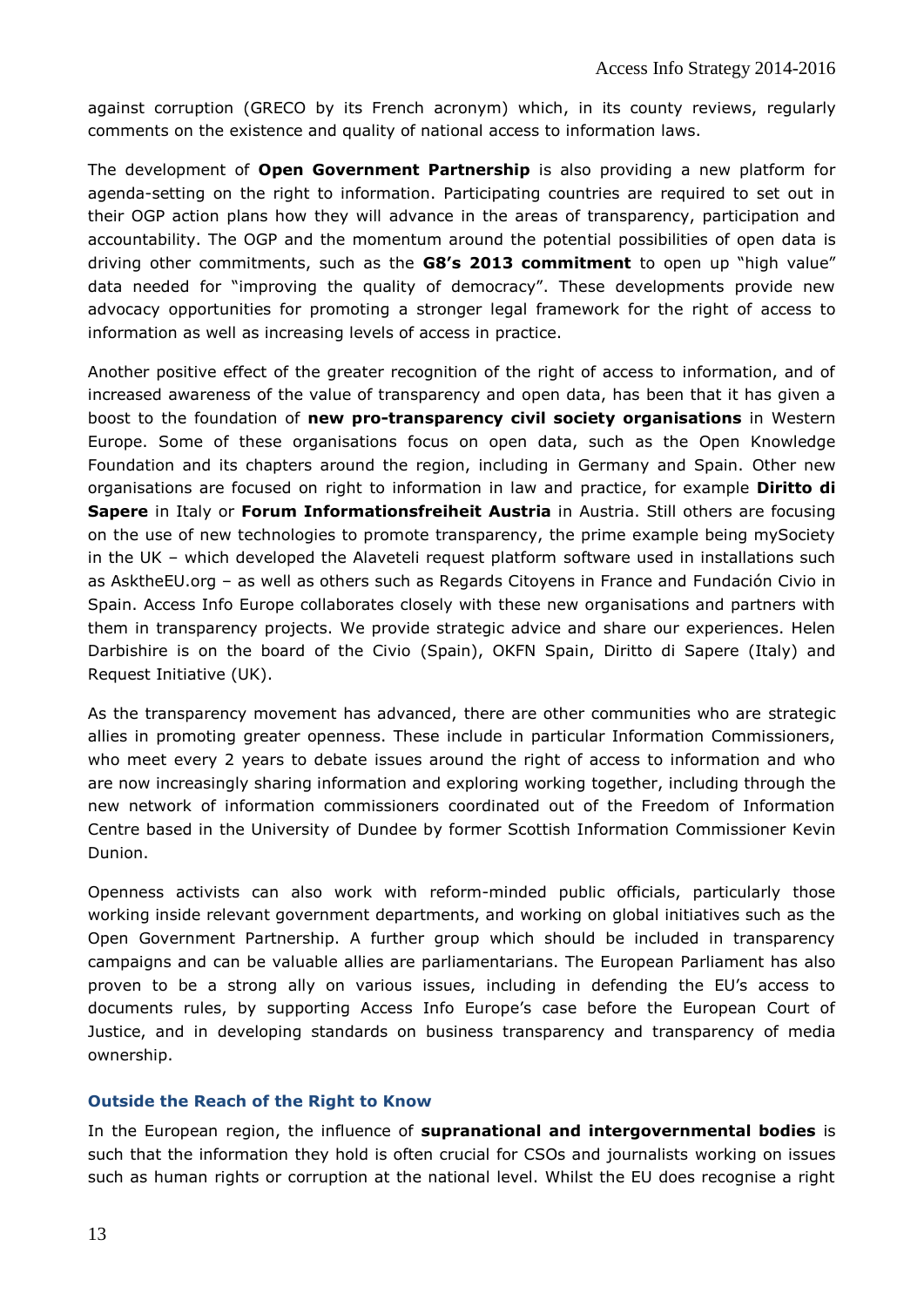of access to its documents, other regional bodies, including the OSCE and Council of Europe, do not yet have disclosure policies. Access Info Europe's research has found that there is a plethora of bodies currently outside the reach of the right of access to information. For example, in its investigations into CIA flights, Access Info Europe was unable to obtain information from EuroControl, a pan-European air space body, because it is an independent inter-governmental body which has no access to information framework (see report [here\)](http://www.access-info.org/en/access-for-rights/210-eurocontrol). The European Parliament also failed to secure information from EuroControl as it is not an EU body and hence has no obligation to respond to information requests from MEPs.

A further challenge is that much information is still outside the reach of access to information laws because of lack of agreement on standards for the scope of the right, which means that in many countries the **legislative and judicial branches** are only partially covered by the right to request information, and private companies performing public functions or owned by public bodies are not obliged to answer requests for information. As just one example of this arising from Access Info Europe's recent work with investigative journalists, Belgian arms manufacturer FN Herstal, part of a group which sells arms to over 100 countries, is whollyowned by the Walloon region of Belgium, yet does not fall under Belgian access to information laws and nor do the relevant public bodies answer requests about it.

More broadly, the trend of **privatisation of public services** and outsourcing to public-private partnerships, which continues apace in the context of the financial crisis, puts yet more information out of reach of access to information laws. In some countries this includes privatising hospitals and educational establishments. One of the big lacunae in the existing access to information standards is a clear definition of what is precisely a public function. Nor is there a clear and agreed standard on when the line between public body and private body is crossed by partial privatisation.

#### <span id="page-13-0"></span>**Open Data and Proactive Publication**

The UN Human Rights Committee, in finding that access to information is a fundamental right, noted that it places obligations on governments to release information proactively. This recommendation comes at a time when the open data movement has given a boost to proactive publication of information.

There is a lot of excitement about the potential of open data as an economic stimulus. The EU has estimated that opening up government datasets could generate significant economic activity, putting a figure on the value of the new products and services that it could give rise to at as much as €40 billion a year across the region (although we note that this figure doesn't seem to have very precise calculations behind it). Multiple national, local and regional governments have launched data portals and more data has become available, including more detailed statistical and financial data – as well as less controversial examples such as train or bus timetables. More analysis follows in Section 3.3 on Transparency in Practice.

After the initial surge of open data, advocates are now calling for a stronger legal framework to underpin the release of open data. For example, the Open [Knowledge Foundation](http://okfn.org/) has recently called for enforcement measures where data is not released. There is clearly both a need and an opportunity for the right to information movement to advance the scope of the right to know, defining precisely what lies within the scope of the right in terms of proactive disclosure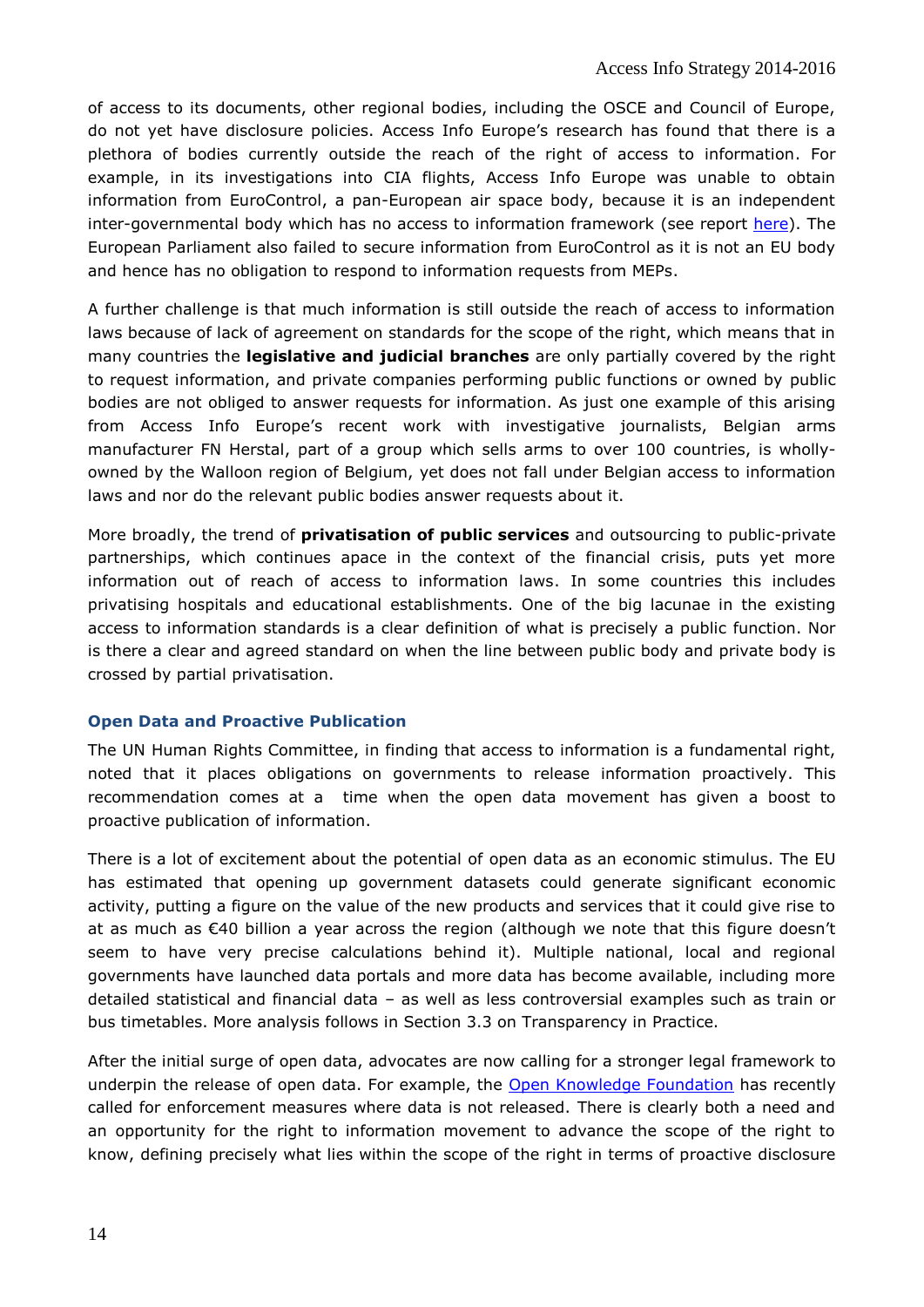obligations. To work on this now is timely given the interest from a broad community including civil society, governments and business users.

The demand for access to large volumes of data has brought to the fore a problem with the legal framework in most European countries, which allows public bodies to charge for access to information, particularly larger databases. An example of this is company registers, which range in price up to around €100,000. Although it is changing, many countries still charge for land registries, for meteorological, geospatial, and statistical data, and for various other datasets.

This charging results in **unequal access to information** and inhibits the right to freedom of expression by limiting reuse of public data. It is not, however, something which public bodies have come up with on a whim: charging stems from a long tradition of recuperating the costs of producing government data by charging for it. The tradition has been reinforced by the **EU Directive on Re-use of Public Sector Information**, first adopted in 2003 and revised in 2013. The Directive permits government bodies to charge for information and to ask requesters what they plan to do with the information so as to issue them with licences and to determine the scale of the charges. We are also now seeing the negative effects of this on the processing of requests at the national level, where requesters asking for small chunks of data, for example, a part of the budget or spending data, are being required to use the re-use forms which have obligatory declarations of what will be done with the information obtained.

In Access Info Europe's analysis, with the right of access to information being linked to freedom of expression, it is entirely inappropriate to have a legal framework which permits charging and which drives a wedge between accessing ("knowing") information and making use of it. Access Info Europe and others have been discussing concerns about the Directive on Re-use of Public Sector Information with the European Commission for a number of years, and are now addressing the legal issues at the national level by challenging charging for specific datasets (see Section 3.5 on Business Transparency). Where public bodies have a financial model based on charging, there will need to be a transition phase in order to reduce this legal obstacle to transparency.

#### <span id="page-14-0"></span>**4.3 The Right to Information in Practice**

The next question is whether the right of access to information is serving to hold power to account and to promote engagement in decision making on crucial societal and democratic issues. And if not, what are the obstacles and how should they be overcome?

The first observation is that **transparency in practice around the European region varies enormously**. Traditionally access-friendly Nordic countries continue to represent a strong pillar for access to information in Europe. They generally respond rapidly and well to access to information requests at the national level, something which Access Info Europe's request projects have confirmed.

The Nordic countries also act on the European stage to promote standards. Sweden and the Netherlands were active in standard-setting during drafting of the Council of Europe Convention on Access to Official Documents, and the Finnish and Swedish governments defended EU transparency in the face of recent attempts to weaken the EU's access to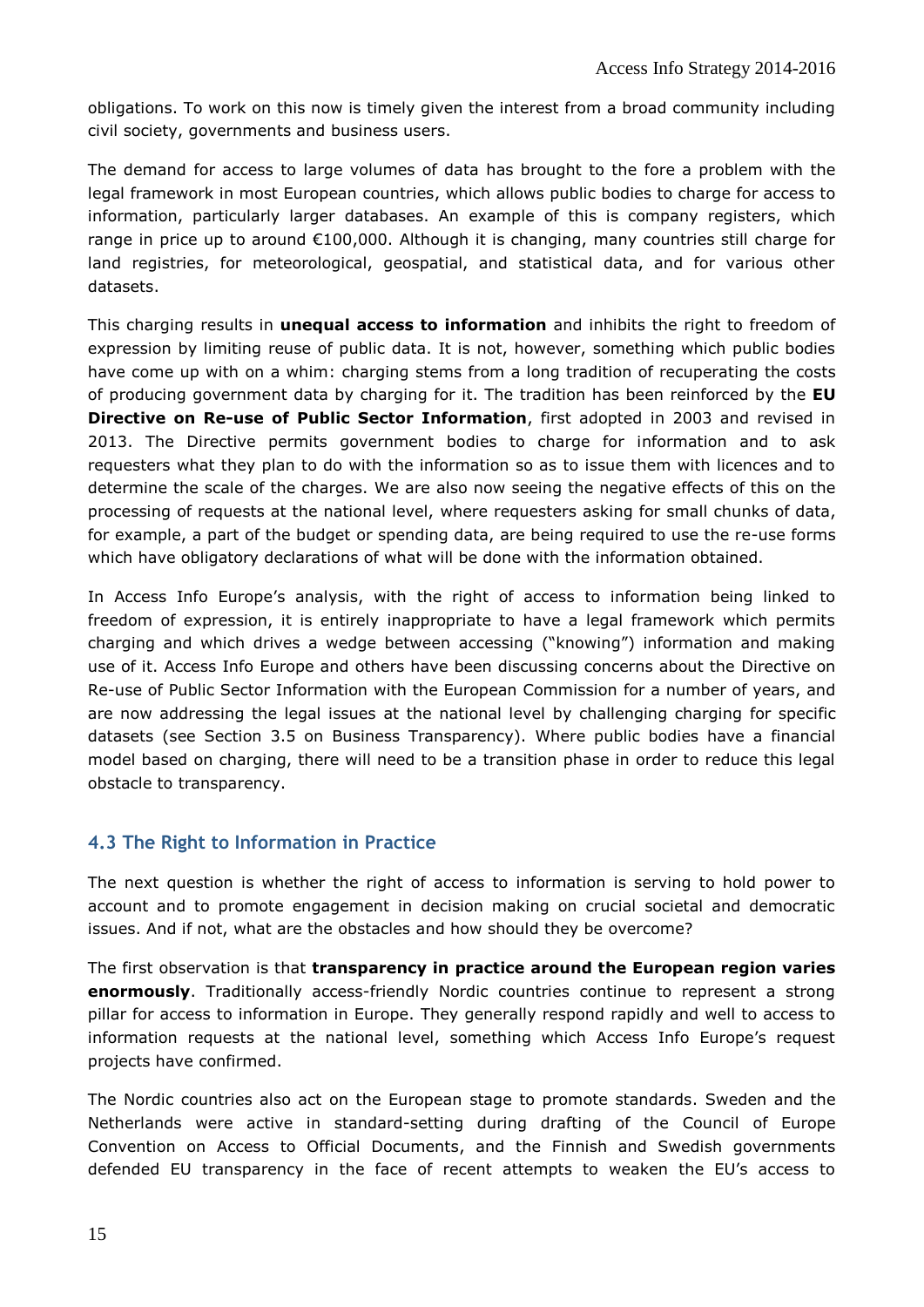documents rules, Regulation 1049/2001. Norway is one of the founding members of the Open Government Partnership.

A strong culture of citizen participation makes the governments of these countries open to working with civil society. During the campaign on reform of the European Union access to documents rules, Denmark, Finland, and Sweden were good at communicating their strategies to Access Info and the network of civil society organisations we put together during the campaign.

Southern European countries on the other hand do not have a long historical culture of government transparency and there are a number of countries where practice lags behind even the new democracies of Central and Eastern Europe. Access Info Europe's monitoring found that in Italy the level of administrative silence is as high as 65%, with just 15% of requests resulting disclosure of useful information (2013 data from monitoring conducted with [Diritto di Sapere\)](http://www.dirittodisapere.it/rapporto/). Monitoring in the Republic of Cyprus in 2011 by Access Info Europe and local partners IKME and KAB found an abysmal 72% administrative silence and only 7% of requests receiving complete information (see the [report here,](http://www.access-info.org/documents/Access_Docs/Advancing/Cyprus/Report_and_Recommendations_for_Consultation_21Nov.pdf) which also evaluates the legal framework and proactive publication).

There are similarly poor levels of transparency in Spain with just 13% of requests receiving complete answers (the current level of administrative silence as measured by the web platform Tuderechoasaber.es is 54% [here](http://blog.tuderechoasaber.es/informe/) which is consistent with an average of 55% in monitoring conducted by Access Info Europe and partners since 2005); this is lower than many new and emerging democracies in central and Eastern Europe (a recent monitoring in Kosova gave a figure of 30% for responses which were in line with the law, although we note that this figure includes refusals).

In the case of European Union institutions themselves, [Access Info Europe's monitoring](http://www.access-info.org/en/european-union/291-askeu-results-2012) (via AsktheEU.org) shows around 65% of requests made between 2011 and 2012 resulted in full (37%) or partial (28%) disclosure of documents. These figures are situated roughly midpoint on the spectrum of responsiveness in the European region, which is not sufficient as the EU should be at the forefront of setting transparency standards for its Member States.

The **obstacles to transparency in the European region** include the weakness of some access to information laws, the absence of information commissioners, and – crucially – the nature of the bureaucratic cultures which are resistant to openness, especially where there is a lack of political leadership and little training on legal obligations to transparency.

This is something which Access Info Europe is witnessing in particular in Spain, where we have been working for 7 years to promote an access to information law. The current levels of administrative silence are as much as anything the question of a bureaucratic culture of not being bound to respond to requests from the public and not to be held accountable for decisions taken. Indeed, the Supreme Court stated in 2012 in a ruling in a case taken by Access Info Europe that "it is the role of the elected parliamentarians to control the activities of government." When the access to information law enters into force next year, it will be important to address the cultural shift as well as the legal formalities of processing requests.

#### <span id="page-15-0"></span>**Decision Making Transparency**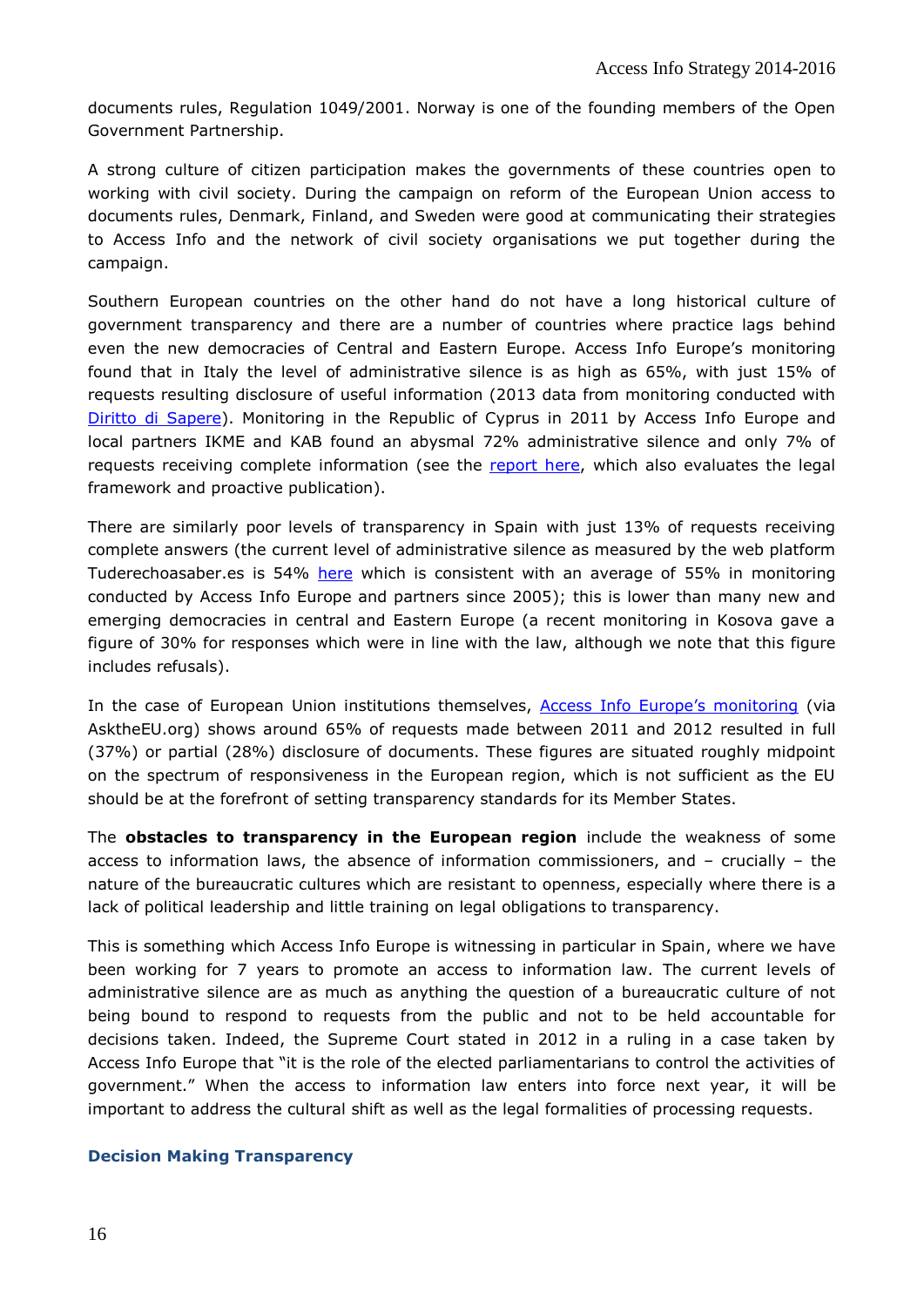We have identified in particular that it is hard to get the information which is essential for participation and accountability, and **openness of ongoing decision-making** varies across Europe. This is a priority area for protecting and advancing democracy in Europe: we believe that only by being informed in a timely manner from the early stages of decision making can members of the public in the European region engage in policy development and legislative processes in a way which ensures that the decisions taken best serve the wider public and are not captured by private interests.

One of the challenges is that civil society cannot obtain the information it needs at an early enough stage of the decision making process. One reason is the democratic or institutional culture of the country. So, for example, countries such as Norway have a well established practice of consultations from the early stages of drafting new legislation, making it a slower but more effective process. Such best practices have been transposed into law by new democracies ranging from Estonia, where cabinet meetings can be followed in text form online, to Croatia or Romania where the legal framework requires publishing of draft laws or even preliminary white papers. On the other hand, there are many countries where it's very hard to find out about draft laws before they enter parliament and then hard to follow the legislative process. Spain is one example of this, where cabinet agendas remain classified as secret even after the meeting.

The EU, as it so often does, reflects all the contradictions of the region. While the treaties talk about "taking decisions as closely as possible to citizens" and requires the Council and the European Commission to "ensure publication of the documents relating to the legislative procedures", Access Info Europe was forced into a nearly 5 year legal battle to obtain access to one document about proposed reform of the EU's transparency rules in order to be able to participate in the legislative debate. In retrospect it's remarkable that the case needed to come to court. The great benefit is that we secured from the courts and the Advocate General some very strong language about the links between transparency, participation and accountability in a democratic system.

#### <span id="page-16-0"></span>**Lobby Transparency**

Intimately linked to transparency of decision making is the need to have information about the role and impact of lobbyists, be they representatives of private business or other interest groups, including civil society organisations. The financial crisis has raised a particular concern about the impact of private financial interests, with private banks having being consulted in decision making processes which have excluded the citizens. The close relationship between business and government has been a matter of concern in a number of countries worst hit by the crisis.

At the EU level there have been some serious scandals relating to lobbying, revolving doors and conflicts of interest, which have highlighted the need to tighten regulation of lobbying and for greater transparency of documents needed to monitor for biased decision making. Some of these scandals have been mired in obscurity, including the resignation of Commissioner John Dalli who resigned in October 2012 in the wake of a tobacco lobbying scandal and on the basis of an investigation the report on which is still not public.

The European area is generally weak on mechanisms to ensure full and accurate reporting on lobbying activities. There is a need to work on the development of accountability mechanisms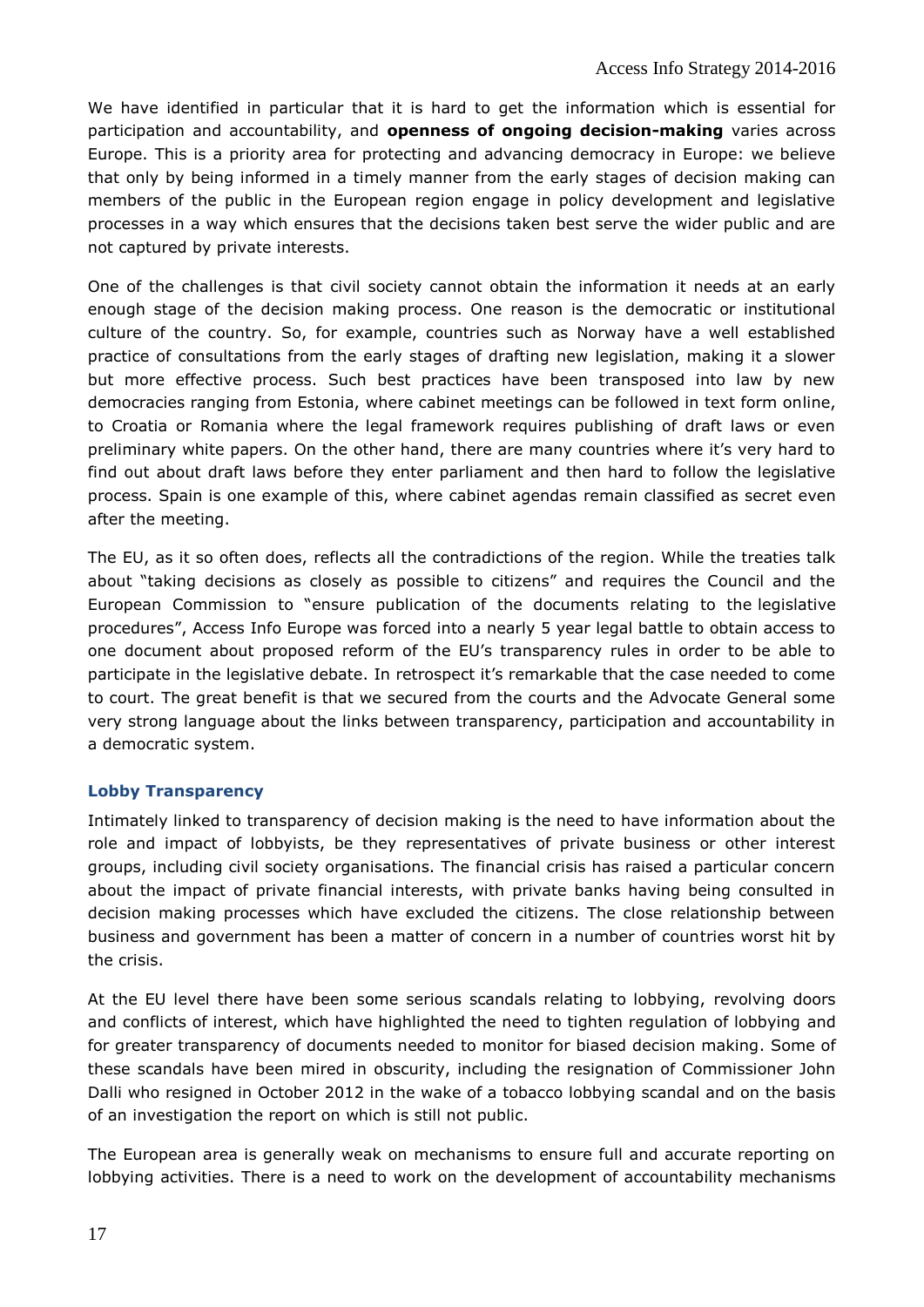in parallel, at the EU and national levels: national governments will not advance if there is no leadership from EU, but at the same time, without stronger regulation of lobbying at the national level then it is unlikely that the EU will adopt a significantly more progressive position.

Civil society campaigns in Brussels and in some countries around Europe have focused on registration of lobbyists and on the issue of revolving doors and conflicts of interest. Having a mandatory register of lobbyists is clearly important. Rules to limit any possible negative impact of the revolving door phenomenon, declarations of assets and of conflicts of interest are essential tools to identify possible corporate capture of decision making.

These mechanisms are not sufficient, however, and they place a burden on declarations by the lobbyists. Access Info Europe believes that there should also be data collection and publication on the part of public bodies in order to be able to track the more subtle mechanisms by which the activities of interest groups – including private businesses, trade associations, trade unions, consumer groups, civil society organisations, etc. – have an impact on decision making. This impact can be through meetings with politicians and public officials, participation in consultations, and submissions of texts in drafting processes. For instance, there have been various recent incidents of EU legislation being tracked directly back to texts written by lobby groups (see for example<http://lobbyplag.eu/lp> which tracks the impact of lobby submissions on drafts emanating from the Commission). This happens at the national level as well (in one incident a few years ago, activists discovered that amendments to the Bulgarian access to information law had been drafted by a lobby group).

It is important to stress that external input into decision making is not always nefarious. In many cases, the expertise and empirical data provided by external actors can enrich the decision-making process. Representations by lobbyists can alert decision makers to the concerns of relevant sectors of society, be they large or small businesses, consumers, affected groups of citizens (local residents, professionals in a particular sector, parents, students, the elderly, those with a particular medical condition, etc.). It is, however, essential to be able to track those influences and understand how the positions of those groups are taken into account in policy development and in the legislative process.

Hence, public bodies at the national and EU level should ensure that they collect and make public the information needed to track external inputs into decision making. It is also important to have a record of how those inputs were used: which means that decisions need to be reasoned and explained, and that the official record needs to state which data was used as the basis for decision. Across Europe guidance on good administrative practice recommends keeping a record of the reasoning behind decisions. Historically this has been done to ensure internal efficiency of the administration. Making such information public is a relatively new culture in many countries, which is developing in the feedback mechanisms following public consultations. There is an opportunity to increase transparency in this area linked to open decision making as well as lobby controls.

As part of its [Open Government Standards](http://opengovstandards.org/) project, drawing on earlier lobby transparency work, including that under the **EU Citizens project**, Access Info Europe has mapped out the types of documents needed for tracking the impact of lobbyists. These include records of meetings with interest groups – both details of who participated and minutes of what was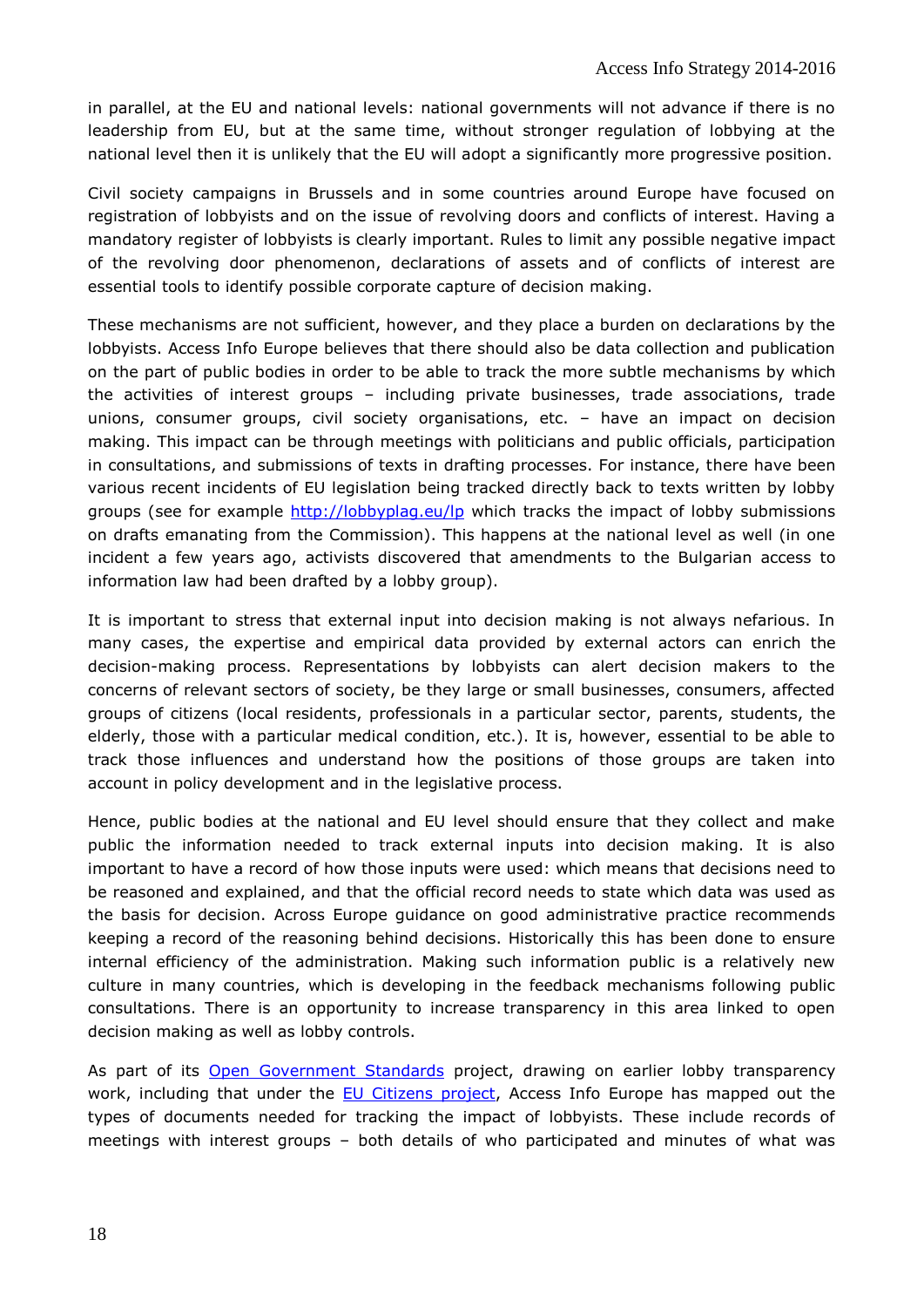discussed, copies of documents submitted either formally via public consultations, and related registers such as that of gifts and entry to public buildings and parliaments.

#### <span id="page-18-0"></span>**Open Data**

The enthusiasm around open data described above has given a new impetus to transparency in Europe. The Open Government Partnership is led by governments such as Norway and the UK, with others including Denmark, Finland and the Netherlands playing an active role. New datasets are being released and are being used by activists to follow government activity (with some excellent web platforms for doing so such as those developed by mySociety and others), to identify areas where economic savings can be made, as well as being used in private sector data-centred businesses.

Access Info Europe's monitoring shows, however, that the data released is not always that most needed for participation and accountability. Key datasets in areas such as health, education and social services are still not available in many countries. Financial spending data is often not sufficiently disaggregated, evaluations of the impact of spending are absent, and registers of meetings with lobbyists are almost non-existent.

Whilst some countries are making headway with open data – in Europe the lead is being taken by the UK, Denmark, Norway and the Netherlands, and there are some notable good practices, such as the Slovenian government's **[Supervizor](http://supervizor.kpk-rs.si/)** portal for monitoring spending of public funds – what we have yet to see is a massive release of data in the raw, granular form being demanded by open data activists. In Paris, for example, data on the health of 6000 trees was released but not a full database of public procurement contracts, although this is now promised in the French government's G8 Open Data Action Plan presented in November 2013. This is something confirmed by the Open Data Census released by the Open Knowledge Foundation in October 2013 (See article [Government Data Still Not Open Enough\)](http://blog.okfn.org/2013/10/28/government-data-still-not-open-enough/).

Another feature of the current open data landscape is the very patchy nature of open data releases across Europe, driven by the particular interests of governments or the successes of local campaigns. An example is the Italian [OpenCoesione](http://www.opencoesione.gov.it/‎) portal, which provides details of spending of EU funds, motivated by central government keeping tabs on use of these funds in the different regions of Italy. This is an example of where data about spending EU funds is available in one country as a result of a government initiative but comparable data is not easily obtained in all EU 28 countries.

The mixed success of open data and open government campaigns has raised awareness of access to information laws and we are now seeing open data activists turning to the right of access to information to obtain public databases. For example, one German activist used the right of access to EU documents to obtain the EU budget in an open machine-readable format in order to successfully obtain the disclosure of similar information in Germany.

There is a need to continue to map which datasets are currently available and to evaluate the quality of the data released. This is something which Access Info Europe is monitoring, liaising with open data activists, including for example the [Open Data Census.](file:///C:/Users/Helen/AppData/Local/Microsoft/Windows/INetCache/Content.Outlook/AppData/Local/Temp/census.okfn.org/) Access Info Europe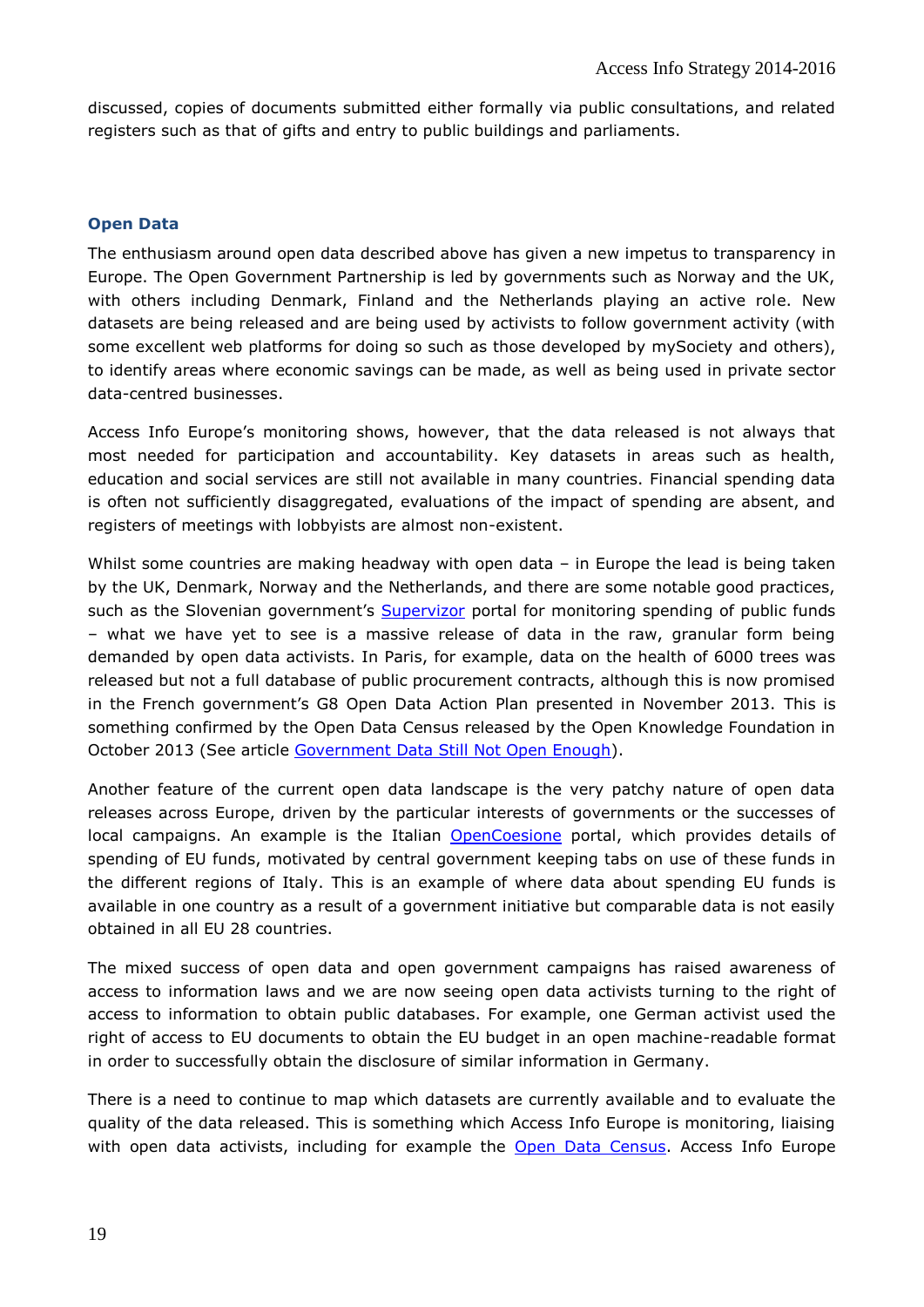believes that there are significant opportunities to use access to information laws to obtain larger datasets and is in touch with various national organisations about doing this.

#### <span id="page-19-0"></span>**Transparency Black Spots**

Access Info Europe's monitoring in our hands-on request projects has found that layered over the general picture of levels of responsiveness to access to information requests and volumes of proactive publication in Europe, there are **transparency black spots** in particular areas of government activity of greatest concern to those working on democracy and human rights issues.

Access Info Europe had also identified some of the key obstacles to obtaining such information, which result from the over application of exceptions:

**● Protection of decision making** is a legitimate exception, designed for protecting particular, time-bound, decision-making events such as awarding a public procurement contract, hiring new staff, an early internal brainstorming of ideas for a policy proposal, etc. The exception is not designed to exclude from public scrutiny an entire decision-making or legislative process. Such excessive use of the decision making exception, in the name of a more "effective" policy process, was at the heart of Access Info Europe's case to the European Court of Justice.

**● Investigations in Infringement Proceedings:** One of the areas of EU law that are shrouded in near-absolute secrecy is that of infringement investigations between the EU and Member States. Brussels has an important role to play in ensuring that EU law is implemented, even if some of that legislation is controversial, and therefore launches infringement proceedings when it suspects that a Member State is not properly interpreting or complying with EU law. Recent examples include Germany not applying the EU Data Retention Directive after the German Constitutional Court ruled that it violated the right to privacy or the Czech Republic and Ireland not complying with EU rules on preventing injury from sharp objects in hospitals. The "investigation" is in fact a process of negotiation with the Member State and may result in the Commission dropping its inquiry, with all the debate about the problem being inaccessible to public scrutiny until well after the fact, and even then often not in its entirety. Therefore the problem from a democratic perspective is that it is almost impossible for the public to find out much about ongoing infringement investigations, and hence to know in what ways and how EU law is being violated by their national government. A recent ruling of the [European Court of Justice](http://curia.europa.eu/juris/document/document.jsf;jsessionid=9ea7d2dc30db8f2f236fdfb74465a179e495bed57dd3.e34KaxiLc3qMb40Rch0SaxuMahv0?text=&docid=140630&pageIndex=0&doclang=en&mode=lst&dir=&occ=first&part=1&cid=697442) found that the Commission was within its rights to deny access to such information. The case, taken by Portuguese environmental NGO *Liga para a Protecção da Natureza* (LPN) and supported by the Republic of Finland had challenged a refusal to provide information about an infringement proceeding initiated by LPN when it complained to the Commission about environmental breaches related to the building of a dam. Attempting to obtain this information at the national level elsewhere has also proved to be difficult, as confirmed in the 2013 ruling by the UK's Information Tribunal about the EU infringement proceeding against the UK for violating the Union's Data Protection Directive. The UK Tribunal confirmed an "expectation of confidentiality" in the proceedings and denied access to the letters received by the UK government from the European Commission. That European citizens cannot know when their governments are being investigated for violating EU norms is an issue of particular concern from the perspective of accountability at the EU and national level.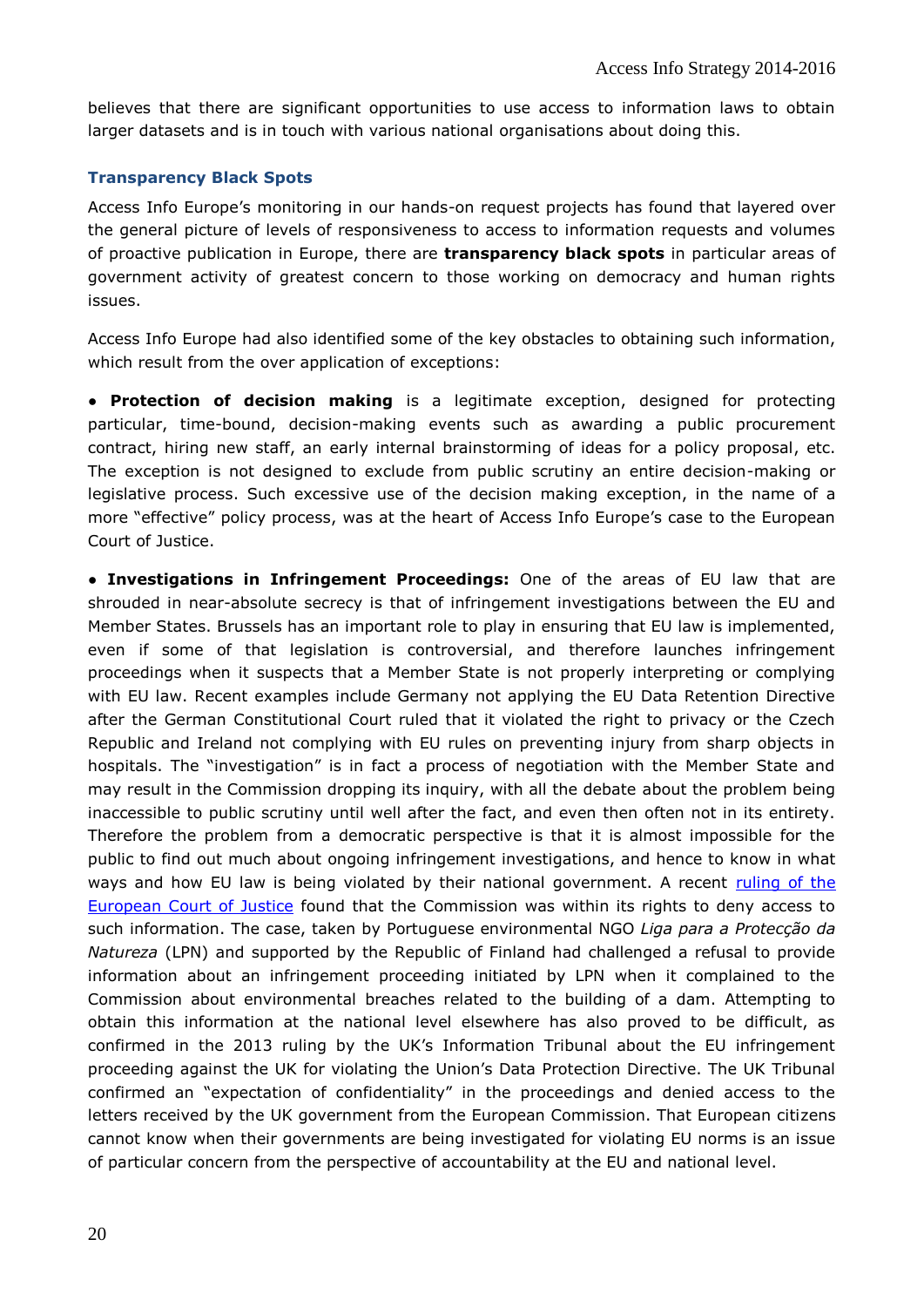**● Personal data protection of identities of public officials**. Access Info Europe has a number of examples of where the exception for personal data protection has been used to deny access to details of which public officials represented their governments in meetings in Brussels. This also happens at the national level across Europe. More extreme cases include misinterpretation of data protection rules to deny access to minutes of local government council meetings on the grounds that these contained the personal data of private persons, namely the members of the local council. The case of the TASZ [\(Hungarian Civil Liberties](http://cmiskp.echr.coe.int/tkp197/view.asp?action=html&documentId=849278&portal=hbkm&source=externalbydocnumber&table=F69A27FD8FB86142BF01C1166DEA398649.)  Union) [vs. Hungary](http://cmiskp.echr.coe.int/tkp197/view.asp?action=html&documentId=849278&portal=hbkm&source=externalbydocnumber&table=F69A27FD8FB86142BF01C1166DEA398649.) at the European Court of Human Rights included a challenge to the assertion by the Hungarian Constitutional Court that a submission it had received from a member of parliament about a draft law constituted his personal data because "the MP's personal opinions would enable conclusions to be drawn about his personality"; the Strasbourg judges rejected this stating that "it would be fatal for freedom of expression in the sphere of politics if public figures could censor the press and public debate in the name of their personality rights." This is, however, a recurrent problem which needs monitoring and challenging.

**● Excessive Protection of Privacy:** There are various ways in which privacy is being used to block access to information which should be in the public domain for participation and accountability purposes. First there is the current legal uncertainty as to whether the public has the right of access to the names of lobbyists participating in meetings with public officials. The controversial European Court of Justice *[Bavarian Lager](http://curia.europa.eu/juris/liste.jsf?pro=&lgrec=en&nat=&oqp=&dates=&lg=&language=en&jur=C%2CT%2CF&cit=none%252CC%252CCJ%252CR%252C2008E%252C%252C%252C%252C%252C%252C%252C%252C%252C%252Ctrue%252Cfalse%252Cfalse&td=ALL&pcs=O&avg=&page=1&mat=or&parties=Bava)* ruling permitted withholding the names of those lobbyists who did not wish them to be disclosed. In this particular case, the European Commission had not asked the lobbyists in advance to give permission for their names to be made public. The simple solution would be to require such notification at the start of a meeting (the strategy of websites with the "I accept the privacy policy" box!). Such a good practice should increasingly become a requirement for all meetings with lobbyists. Civil society could play an important role in promoting such good practice.

Another issue is access to data on EU agricultural subsidies, after the Farm Subsidy case before the European Court of Justice in 2010 [\(Volker und Markus Schecke](http://curia.europa.eu/juris/liste.jsf?pro=&lgrec=en&nat=&oqp=&dates=&lg=&language=en&jur=C%2CT%2CF&cit=none%252CC%252CCJ%252CR%252C2008E%252C%252C%252C%252C%252C%252C%252C%252C%252C%252Ctrue%252Cfalse%252Cfalse&td=ALL&pcs=O&avg=&page=1&mat=or&parties=Volk) and Hartmut Eifert [v. Land Hessen\)](http://curia.europa.eu/juris/liste.jsf?pro=&lgrec=en&nat=&oqp=&dates=&lg=&language=en&jur=C%2CT%2CF&cit=none%252CC%252CCJ%252CR%252C2008E%252C%252C%252C%252C%252C%252C%252C%252C%252C%252Ctrue%252Cfalse%252Cfalse&td=ALL&pcs=O&avg=&page=1&mat=or&parties=Volk) which resulted in a ruling that the details of subsidies to private farmers did not have to be released. This case raises various issues for transparency of EU and national government spending and there is an outstanding need to debate and, where necessary, use information commissioners and the courts to explore the full consequences and to develop standards for ensuring that information about public spending on business operations is available.

**● Protection of international relations**. In a globalised world, the international relations exception can become problematic. The international negotiation of free trade agreements or data-sharing arrangements has an impact on millions of people all over the world, yet the European Union institutions, for example, have invoked international relations exceptions to deny civil society groups access to documents about the EU Free Trade Agreements with third countries such as India, even where these documents had been shared relatively widely with industry representatives. Access Info Europe has identified a pattern of use of international relations as an exception for many documents on relations between EU Member States and third countries, which frustrates attempts to secure information in the increasing number of decision-making processes which are worked out internationally such as trade agreements.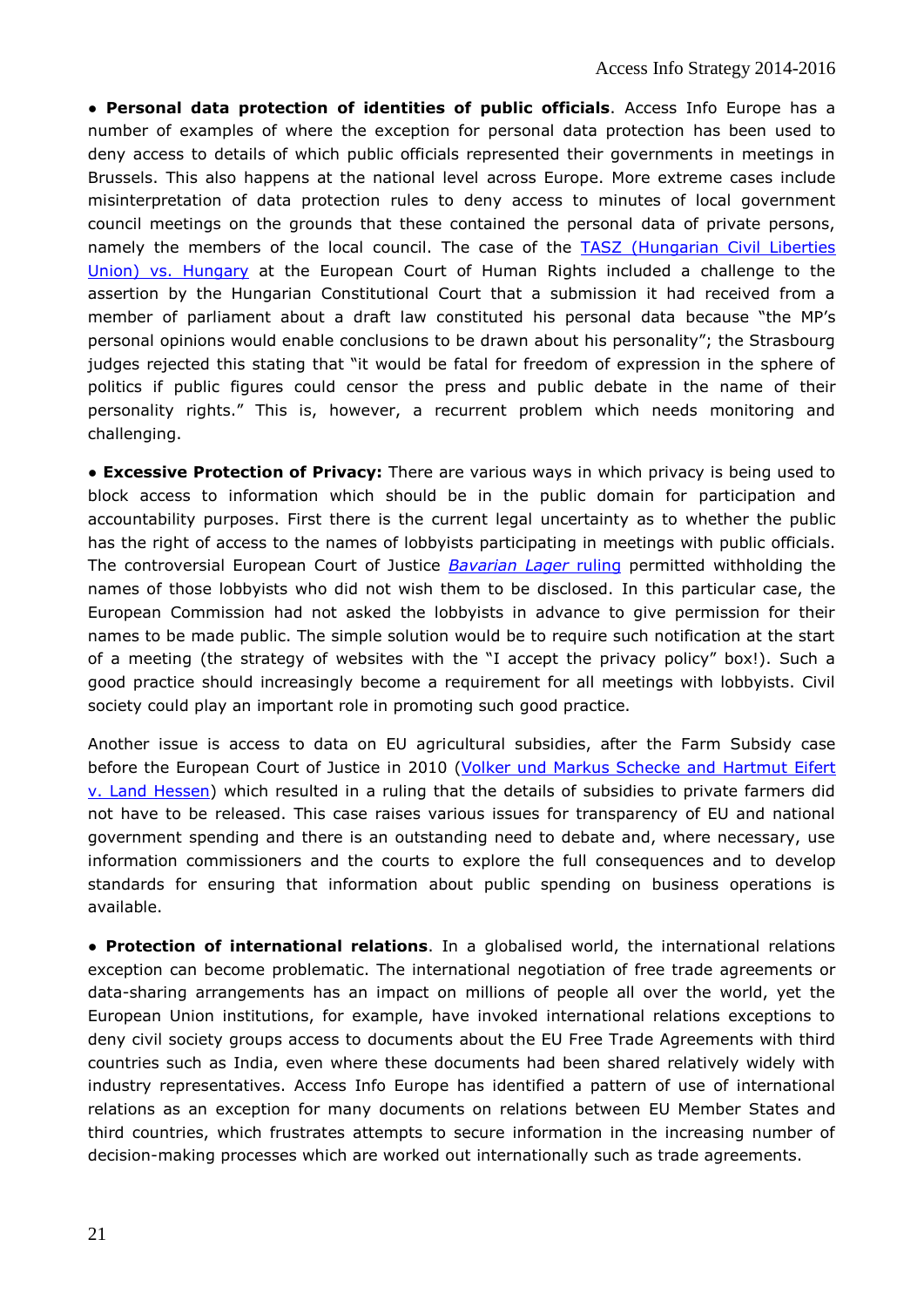**● Copyright**: Access Info Europe has identified a particular problem where documents submitted by lobby groups or external studies commissioned by public bodies from consultancy firms are subject to the copyright of those private companies. This has been the case for a series of documents obtained via AsktheEU.org from the European Commission. In one [instance,](http://www.asktheeu.org/en/request/corporate_influence_on_the_work) Access Info was asked to remove a document from AsktheEU.org because it was copyrighted material of UK-based Citigroup; the document had been submitted to the Commission voluntarily in the context of debates about the future of the monetary union. The EC released the document in response to a request by a member of the public. For now, Access Info Europe has declined to take the document down as we strongly believe that the public has a right to know the content of documents submitted by lobbyists to EU decision making processes. Furthermore, the document was released through a legal process giving effect to exercise of a fundamental right (access to documents) enshrined in the EU treaties. We have notified the Commission, and we are awaiting further developments.

#### <span id="page-21-0"></span>**The Need for Record Keeping**

A possible consequence of the onward march of transparency is that those with something to hide do not keep a record of their activities. An example of this is that at the EU level, there are no minutes of Working Parties in the Council. As Bulgarian political scientist Ivan Krastev has pointed out, when the mafia knows their meeting room is bugged by the police, they talk about niceties while passing notes to each other under the table. Whilst politicians and public officials clearly have very different legal and moral obligations from the mafia, and should ensure good record keeping for reasons of efficient and effective public administration, there is a real concern here: during the court hearing in Access Info's case against the Council of the EU, the Council's lawyers raised the spectre that if it was forced to be more transparent, then public officials would simply write fewer things down!

An important transparency challenge for civil society is to ensure that relevant information is collected by public bodies in the first place in a comprehensive manner. This means being alert to instances where the responses to information requests is "information not held" and challenging the failure to collect information on the grounds of other legal obligations and/or good administrative practice.

The level of detail collected is also an issue, as we are seeing with, for example, some key datasets: the information about public procurement, crime data, or the level of detail in business registers varies significantly across the wider European region. There is a need to address this issue systematically. The right to information and open data movements are well placed to share comparative information on which information is collected from country to country and to advocate not only for release of information but for it to be of comparable quality.

#### <span id="page-21-1"></span>**4.4 Access to Information for Human Rights**

A priority for Access Info Europe in our mandate is to exploit the potential of the right of access to information as an instrumental right for uncovering violations of human rights and combating impunity. A key test for the right of access to information is whether it serves to make public the information necessary to defend and promote human rights. This was one of the main motivations which underpinned the foundation of Access Info Europe in 2006, seeing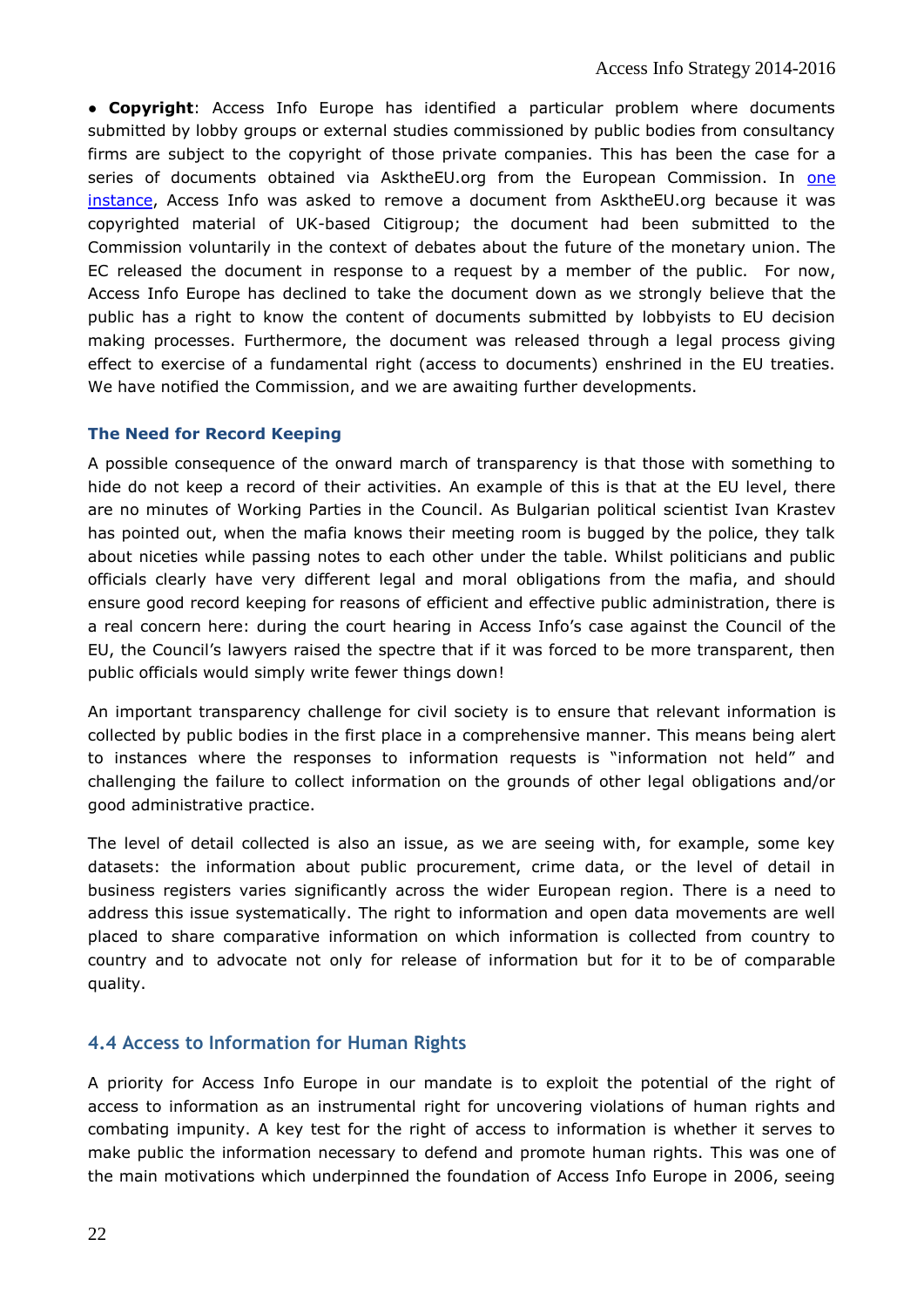the need, particularly in Western Europe, to secure more transparency in response to post 9/11 pressures on civil liberties.

Whilst most Europeans enjoy relatively strong protections of their human rights, **system failures in Europe's human rights protection mechanisms do occur,** both in the old and new democracies of the region.

One example of a stress test on the post WWII human rights protection mechanisms was the secret CIA extraordinary rendition flights which resulted in people being illegally detained, surreptitiously transported through, and even tortured on, European soil.

Human rights groups are still trying to build up a full picture of what happened and of the routes the rendition planes took. Access Info Europe worked with [Reprieve](http://www.reprieve.org.uk/‎) (based in the UK) and obtained new information, but there are still lacunae in the dataset, with some governments not having been forthcoming with information. That said, no single European country provided as much nor as comprehensive a dataset in response to our requests as did the USA. Some countries and (as noted above) the international body Eurocontrol, are still withholding data from civil society, and even from the European Parliament. The clock is ticking to obtain such data before it is destroyed, which typically happens after a 10 year time frame.

[The Rendition Project](http://www.access-info.org/en/human-rights/247-rendition-project) is an example of a work-stream developed by Access Info Europe dubbed "[Access for Rights](http://accessforrights.net/)" which is based on two key strategic considerations: is there a serious human rights issue at play and are there civil society groups which will be able to make use of the data obtained in addressing that issue.

In the past few years we have worked with civil society in a range of areas – freedom of expression, the right to privacy (including data retention issues), illegal detention and rendition, rights of migrants, environmental rights – Access Info Europe has tested empirically the availability of information needed by human rights groups.

We have identified that there is still far too little information made available by governments for the monitoring of human rights, with a repeated pattern of failure to collect information and reluctance to release it in many countries.

Access Info is currently investigating information available on the **policing of protests (right to freedom of assembly)**, which is a concern in the context of the financial crisis, with more aggressive policing of street protests and encampments. Recent examples of such concerns about handling of protests include Bulgaria, Greece, Spain and Turkey. The Council of Europe Human Rights Commissioner has raised concerns about the handling of some protests. With respect to Spain he said "Reports indicating excessive use of force by law enforcement authorities in the course of anti-austerity demonstrations in 2011 and 2012 brought to light a number of long-standing, serious human rights issues concerning the actions of Spanish law enforcement agencies." The [report available here](https://wcd.coe.int/com.instranet.InstraServlet?command=com.instranet.CmdBlobGet&InstranetImage=2389885&SecMode=1&DocId=2077824&Usage=2) added that "Additionally, the granting of pardons by the government, including in cases related to serious human rights violations, such as the pardons granted in November 2012 to four police officers who had been convicted of torture, has been of serious concern to the Commissioner." In the case of Turkey the Commissioner said, following the Gezi Park protests that ""All instances of excessive use of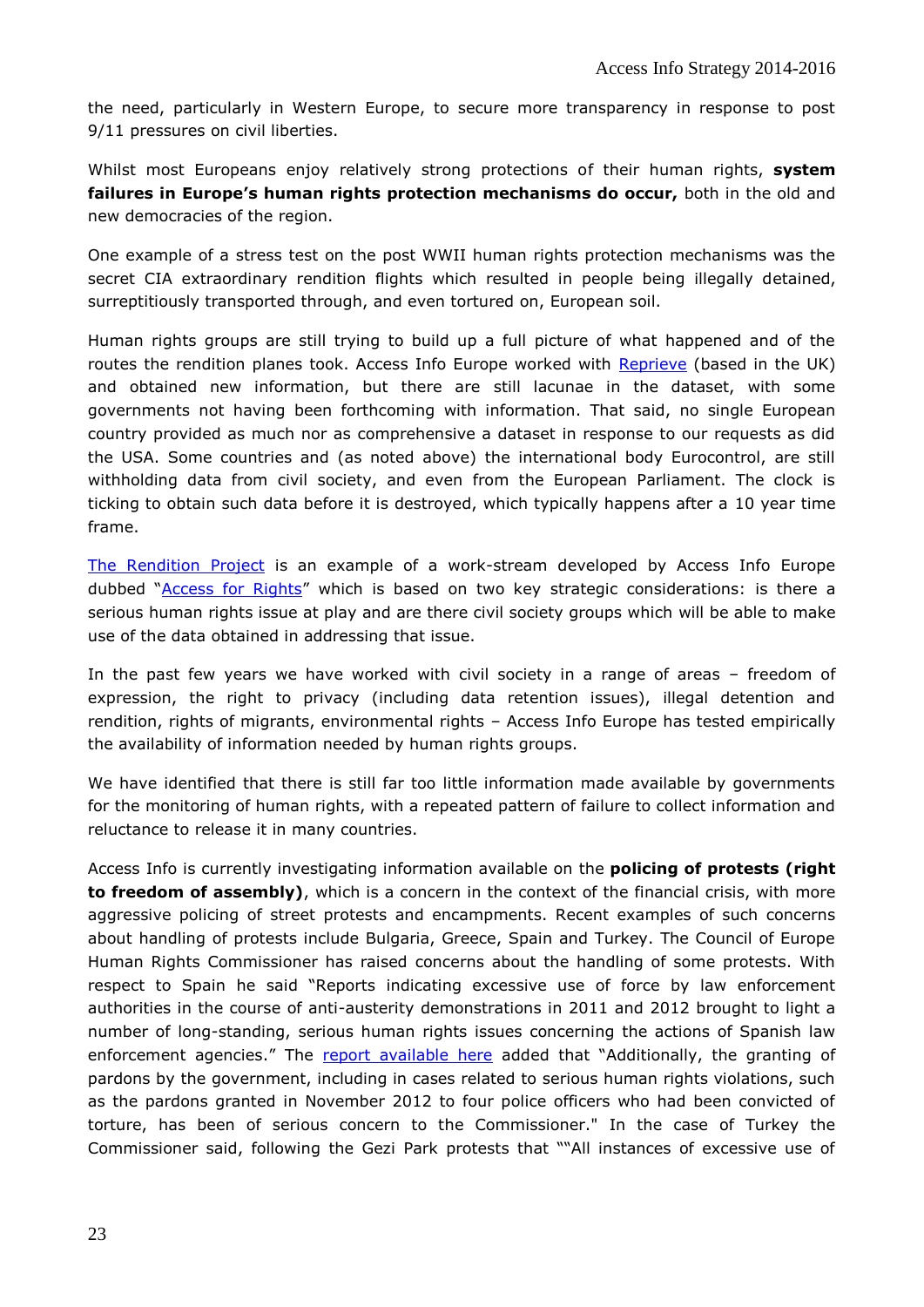force by the police must be fully investigated and adequately punished" in a statement [available here.](https://wcd.coe.int/com.instranet.InstraServlet?command=com.instranet.CmdBlobGet&InstranetImage=2389885&SecMode=1&DocId=2077824&Usage=2)

In 42 countries we have asked for basic information about training of police and equipment used in protests and to date have received information from fewer than half: 12 countries have released information, while eight informed us that they do not hold the requested information. Another four countries have refused access, and there is a particularly limited rate of disclosure of information about evaluations of what happened in previous protests. We are still pursuing appeals and a report and campaign will be launched in early 2014.

With respect to **Migration and treatment of migrants**, for all the public debate, data is still too scarce. Academics working in this area such as the [Global Detention Project](http://www.globaldetentionproject.org/) have turned to Access Info Europe because they have been unable to obtain accurate data on issues such as the number of minors detained in many countries.

The research has shown that it is possible to obtain data from a large number of countries but that there are still a significant number which do not release information about the detention of migrants. After filing information requests in 33 countries, only 17 (47%) provided data on detention of adult immigrants and just 15 countries (43%) provided data on detention of minors. The data received showed that there is a huge range in the numbers of migrants detained and reveals other interesting patterns such as the countries which detain unaccompanied minors (Estonia, Finland, Lithuania, Poland and Sweden). This data is still being analysed and will be contrasted with other sources of information. There is a need to conduct advocacy to secure data from countries which have either not replied to date (Belgium, Cyprus, Iceland, Italy, Malta, Norway, Slovakia and Spain) and those which have refused to process the requests (Czech Republic) or told us that they do not hold the requested information (Germany). While our partners analyse the data, Access Info Europe will campaign on the need for greater transparency.

Without accurate and timely data, civil society cannot uncover or make accountable violations, and NGOs are hindered in being able to put forward policy solutions. Another serious concern in the context of the crisis is that the absence of data permits **manipulation of the political discourse** and with sensitive topics such as migration being an issue picked up by racist and xenophobic political factions, this is something which governments should address proactively and as a matter of priority, they should release the comprehensive data.

A further issue where a need for transparency has recently become clearer than ever is that of **surveillance of private citizens**, which has become a big issue during the summer of 2013 following the Snowden disclosures. Access Info Europe has worked since 2010 on transparency in relation to the EU's Data Retention Directive, helping CSOs file requests for information. Access Info Europe is now campaigning for more information on surveillance and has joined other groups [calling for greater transparency](http://www.access-info.org/en/open-government-data/510-ogp-surveillance-statement) in this area, particularly about the mechanisms used for surveillance, around exports of surveillance technologies and about aid directed towards implementation of surveillance technologies. Such transparency is essential to give members of the public a clearer picture of what is happening and to allow us to understand the ways in which governments can invade personal privacy so that we may have an informed policy debate.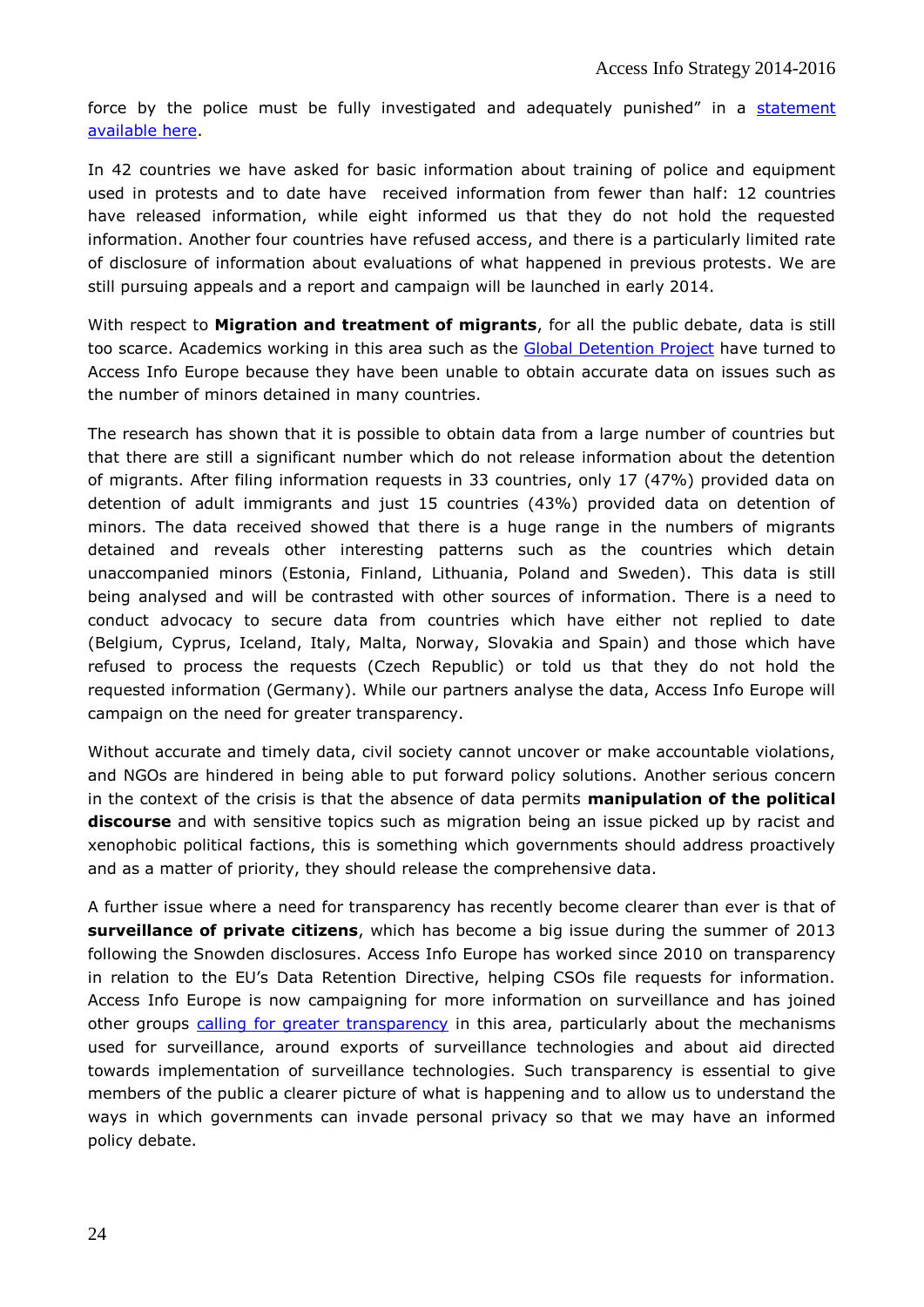#### <span id="page-24-0"></span>**Environmental Information**

In spite of the Aarhus Convention (1998) on access to environmental information, and the many advances made in **environmental transparency which spearheaded the access to information movement** in the region, there are still areas where civil society organisations have difficulty obtaining information related to environmental concerns.

There are a large number of CSOs active in the area of access to environmental information, both at the national and EU level, so Access Info Europe does not engage in this unless we are called upon to do so in specific cases. We do however maintain contact with and liaise with groups working on environmental issues, and indeed these groups were active with Access Info and other civil society organisations campaigning in 2011-2012 on the reform of the EU's access to documents rules.

Recent examples of instances in which Access Info Europe has been called upon by civil society partners to help obtain environmental information included the sending of requests about a planned nuclear power plant in Lithuania, a water treatment plant in Serbia and genetically modified crops in Spain; in none of these cases have we yet been fully successful. More details can be found on our website [here](http://www.access-info.org/en/environment) and [here.](http://www.access-info.org/en/human-rights/304-lithuania-nuclear-power)

#### <span id="page-24-1"></span>**Transparency in the Fight against Corruption**

The right to live in societies free of corruption has not yet been secured satisfactorily in many European countries with incidence of corruption facilitated by secrecy. This problem continues to affect societies in Eastern Europe and is a significant problem in Southern Europe. Indeed, there is an **apparent correlation between levels of corruption, lack of transparency and the extent of the financial crisis**.

Whilst there are many organisations working on anti-corruption issues, one of the outstanding needs is to ensure that information needed to fight corruption is available and that certain datasets are made public because it is recognised that they are essential for anti-corruption efforts. For example, detailed spending data is not available in many countries, nor are full details of public procurement contracts and follow up reports, nor are documents such as detailed assets declarations of public officials. Indeed, there is no clear consensus in the EU region about which information should be made available. More specific standard setting is needed as is more rigorous mapping of what data is and is not available.

In our assessment there are currently important opportunities to have an impact on transparency of information needed to expose and combat corruption given the increasing concerns about fiscal probity in the context of the financial crisis. Access Info Europe has been working on standards for proactive publication of anti-corruption information and has developed a monitoring tool for measuring transparency in corruption-prone areas such as public procurement, privatisation, political party financing; [the tool is available here.](http://www.access-info.org/documents/Access_Docs/Using/Anticorruption/Anti_Corruption_Transparency_Monitoring_Methodology_25_Oct_2011.pdf)

There are opportunities to use the Open Government Partnership along with the UNCAC process to set clearer standards on what information should be made available in which level of detail. Access Info Europe is engaged with the organisations working in this area and is currently the European regional coordinator for the UNCAC Coalition.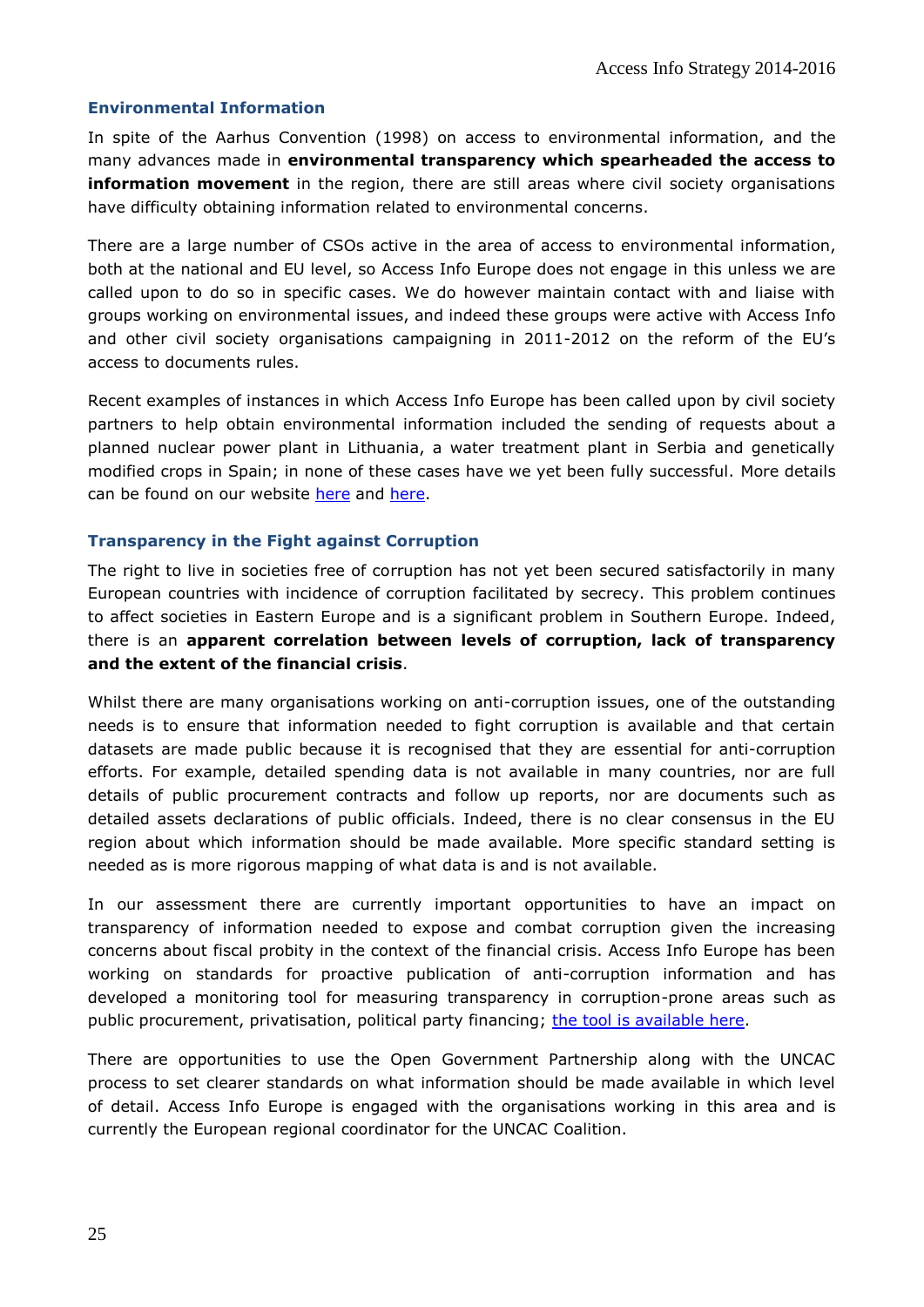#### <span id="page-25-0"></span>**4.5 Business Transparency**

The right of access to information as incorporated in many constitutions and in access to information laws extends to the private sector to the extent that businesses exercise public power, perform public functions, and/or operate with public funds.

What this means in practice is difficult to be precise about as nobody has yet done a mapping country by country of which bodies are covered (the laws are often rather general and one needs to examine the national legal framework, and rulings by information commissioners and courts to have a precise picture). So a first need is a good comparative mapping of the extent to which private bodies have either proactive or reactive transparency obligations.

Examples of the types of private bodies which are within the scope of national access to information laws include those running schools or hospitals, electricity or water companies, private companies issuing fines such as parking tickets. The adequate delivery of public services and sufficient controls over the exercise of public power is a clear justification for transparency in these cases, and this justification has been accepted by legislators in many countries.

In addition to the direct scope of access to information laws, it is  $-$  or at least should be  $$ possible to obtain information about the involvement of private companies in public life through, for example, access to public procurement contracts. With private bodies benefiting from the spending of tax payers' funds for everything from building roads to contracting in consultancy services to buying pens, it is important to be able to ensure that the money is spent correctly and well. This again has been integrated by the legislator in the majority of countries into national law, although the level of detail available to the public in practice still varies too much and there is a need to address this. Information commissioners are often called in to rule after access to such data is denied.

In their day to day governance work, public bodies gather a large amount of information about the activities of private business for regulation purposes. This data includes basic company registration information and reports about the economic activities of businesses. Government regulators and inspectors dedicate public resources to ensuring that businesses comply with a wide range of regulations. These include, for example, safety regulation compliance by construction companies or hygiene inspections of restaurants. Although it might seem fairly obvious that such information should be accessible to the public as well, in Europe access to business information held by government is limited. Company registers are only available to those who can afford to buy them. In our work with journalists from across Europe to request the data held in company registers, not one single country has released the data and most want to charge for it, at sums ranging from about €10,000 in Macedonia to €75,000 for the Netherlands registry; commercial users have told us they pay €800,000 per year for the Austrian register. Access Info Europe has launched appeals and will be litigating to endeavour to obtain access to this information and to secure a judicial interpretation that it is discriminatory to charge massive sums for information held by public bodies, particularly when there is a public interest in having it  $-$  in this case for investigative journalists tracking companies involved in corruption.

There is a growing consensus that there is a need for greater transparency of businesses. At least three main driving forces can be identified. The first is pressure from the human rights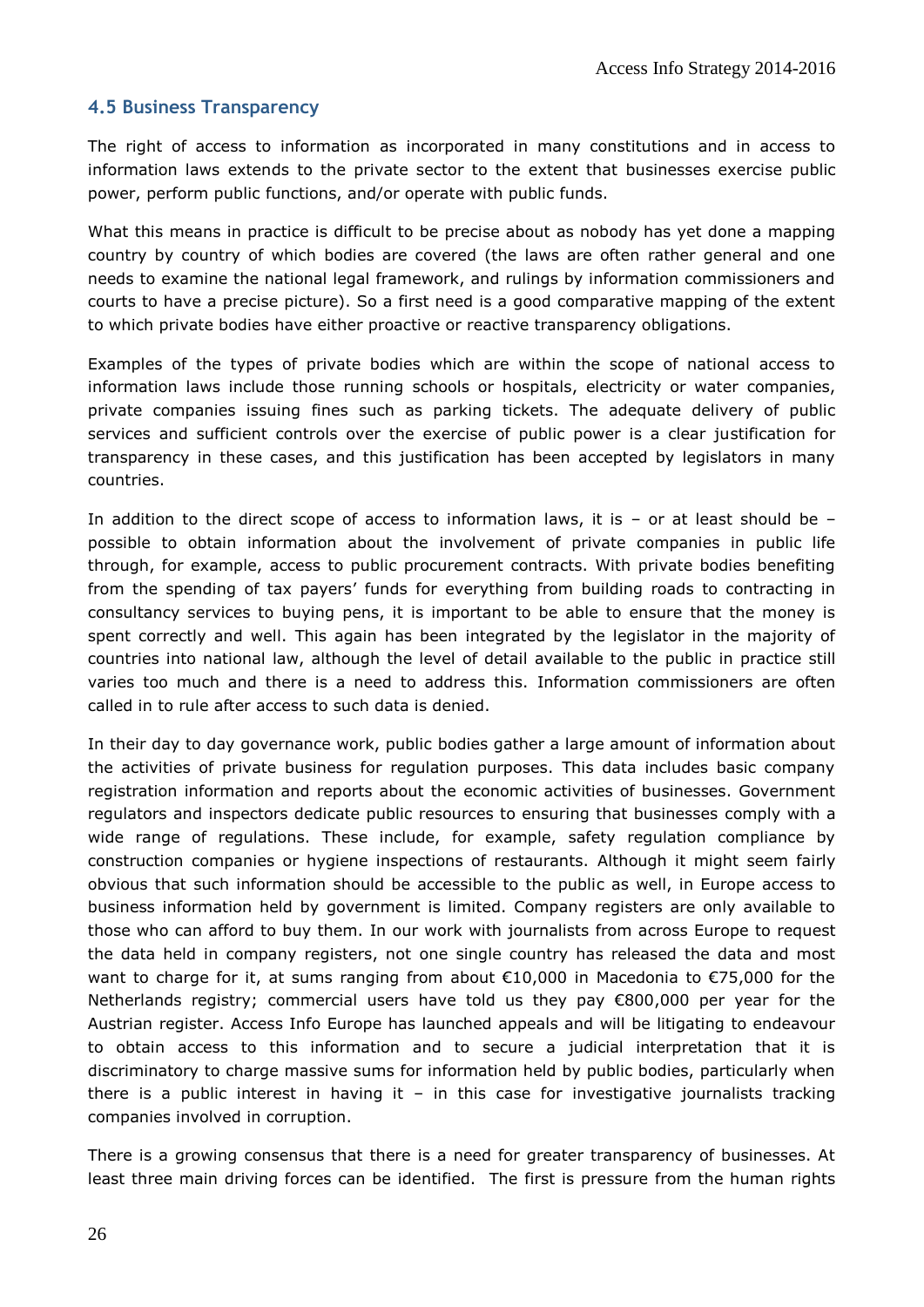and corporate justice movements for information about the activities of companies in countries where human rights are being violated or the environment despoiled. The second pressure is from the tax justice movement, calling for greater transparency around financial flows, an agenda which many governments are enthusiastically picking up out of concern to ensure fiscal responsibility of companies and that they pay taxes in the jurisdictions where profits are made. The third pressure is from those working on corruption and organised crime who are pressing for more information on the registration of companies in overseas and off-shore jurisdictions. The range of civil society interests in private companies, many of which have a wealth and power greater than that of small countries, is coming together in specific initiatives, such as the plan to make public beneficial ownership of companies (a commitment secured at the 2013 G8 meeting and reiterated by [UK Prime Minister David Cameron at the OGP London Summit in](http://www.youtube.com/watch?v=rEmY7vjSwBc‎)  [October 2013\)](http://www.youtube.com/watch?v=rEmY7vjSwBc‎) and to increase the non-financial reporting of companies (a possible EU requirement, pending adoption of the Non-Financial Reporting Directive).

One current need in Europe is to secure access to more information about the ownership of businesses. This is an issue Access Info Europe regularly comes up against in our work with investigative journalists who are trying to track those involved in organised crime and corruption. In Europe, there is an opportunity created by the financial crisis to align the interests of governments in tracking financial flows and the behaviour of big business with that of organisations working for greater corporate transparency in areas such as fight against corruption, use of offshores for money laundering and organised crime, human rights and environment protection, and transparency of extractive industries.

Another example of data which is held by a public body which the public should have access to in the public interest is the results of clinical trials on medicines. In a recent example of the tension between transparency and commercial confidentiality, the pharmaceutical industry is suing the European Medicines Agency for disclosing information about clinical trials after it was ordered to do so by the European Ombudsman. This is a clear example of where the public interest should outweigh private commercial interests.

#### <span id="page-26-0"></span>**Transparency of Media Ownership**

Another need is to secure information about the ownership of media in order to protect media pluralism and to permit members of the public to know what interests and influences are behind media companies and hence which might be affecting the slant taken on information which they put out.

The availability of accurate and up-to-date information about media ownership is an essential attribute of a democratic and pluralist media system. Market power cannot be understood or assessed – or effectively regulated – if media authorities and citizens do not know who owns the media in their society. Excessive media concentrations cannot be addressed – or even be identified – unless ownership is fully disclosed. Public knowledge of owners' identities helps to ensure that abuses of media power can be assessed, publicised, openly debated, and even prevented.

Access Info Europe has conducted the first systematic research into the legal framework for transparency of media ownership and found that of 19 European countries surveyed, the public is only able to discover who the actual owners of the broadcast media are, whether from media regulators or from company registers, in fewer than one third of those countries, just six out of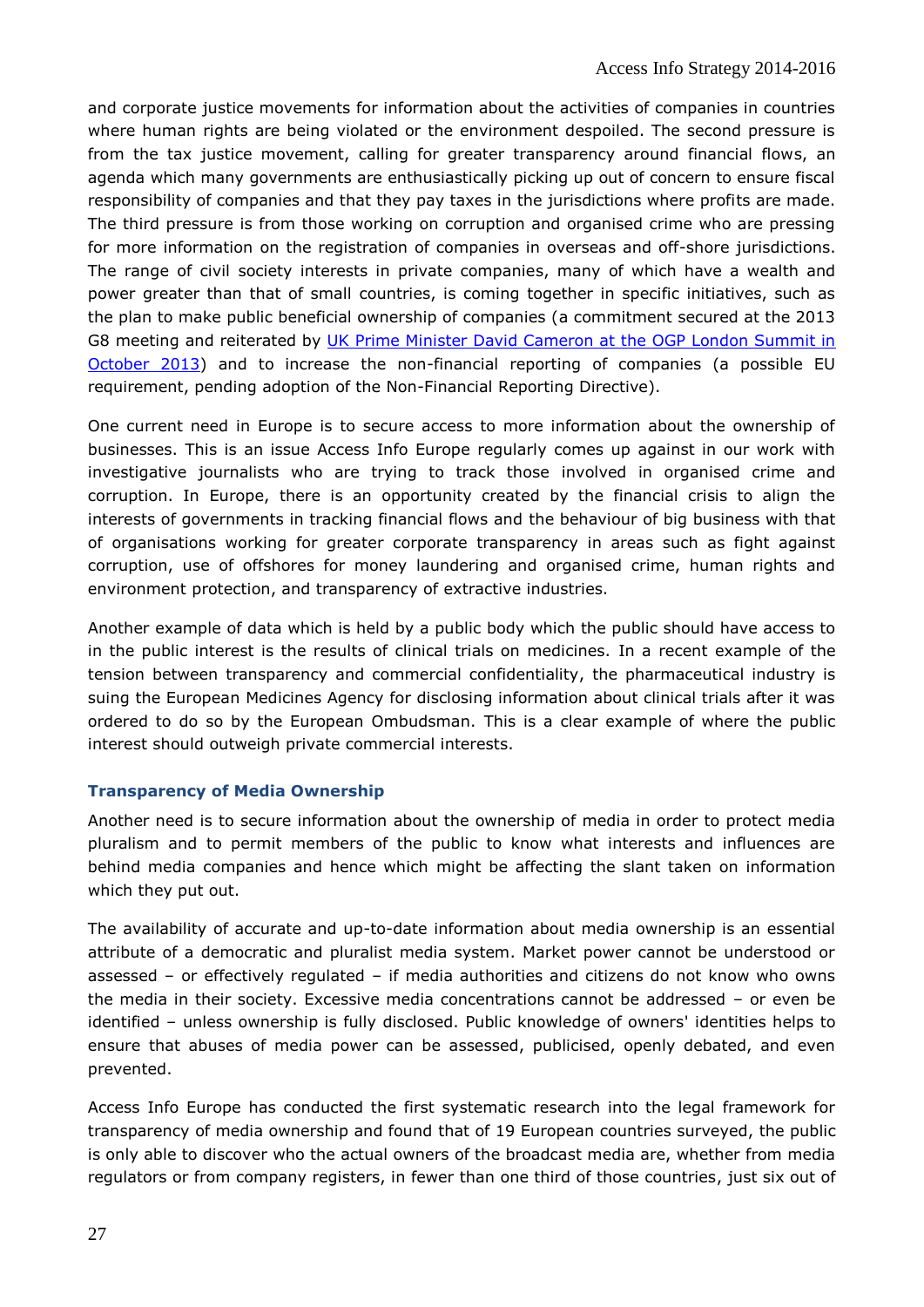19. The European Union and the Council of Europe are currently active in addressing this issue and there is a moment of opportunity to promote recommendations or even an EU Directive which would secure improvements in the legal framework.

#### <span id="page-27-0"></span>**The Right of Access to Information held by Private Bodies**

In addition to these existing transparency challenges when it comes to business information, there is another one just over the horizon: if access to information is a fundamental human right, linked to freedom of expression, to what extent do we have a right of access to information when that information is needed to exercise our freedom of expression rights? To what extent, in particular, when we need the information in order to engage in public debate on important matters such as combating corruption, identifying influences on power, or tracking those involved in human rights and environmental violations around the world, can we get information directly from private companies?

At present the strategy being deployed by civil society is to press for public bodies to collect this kind of information from companies and to make it public via normal access to information channels. Indeed, with the exception of South Africa, no country has created a direct right of access to information from private bodies. In the case of South Africa there is a right of access when the information is needed to defend a right, something which has been used to obtain information from water companies in the context of land disputes, for example. In the absence of such a direct right, the strategy of increasing non-financial reporting by companies is more likely to result in public access to relevant information. Indeed, this is something which has been successfully secured in some areas such as environmental information. Networks such as the European Coalition for Corporate Justice, of which Access Info Europe is a member, are working on the issue of non-financial reporting by companies.

Access Info Europe believes that it makes sense to have a strategic focus on information which can be made available via government bodies which collect it from businesses and to work for increased transparency of this information.

#### <span id="page-27-1"></span>**4.6 The Right of Access to Information and User Communities**

Access Info Europe's goal is to ensure that the right of access to information as a tool is effective in practice to deliver information to those who need it in their daily lives.

As noted above, opinion polls tell us that there is strong support for transparency across the EU region, but this support does not translate into requests. The EU bodies between them receive an estimated maximum of 25,000 requests per year, which even if each were filed by a different member of the public would mean that only 0.00005% of the public is exercising this right at the EU level; in fact many requests are filed by a relatively small number of active CSOs, lawyers and journalists.

There is a widely recognised reality, studied by academics, in countries which have access to information laws, that the great majority of members of the public do not submit access to information requests. Rather, a core community of activists and interested persons will request information and make use of it for wider benefit. Examples could be where just one NGO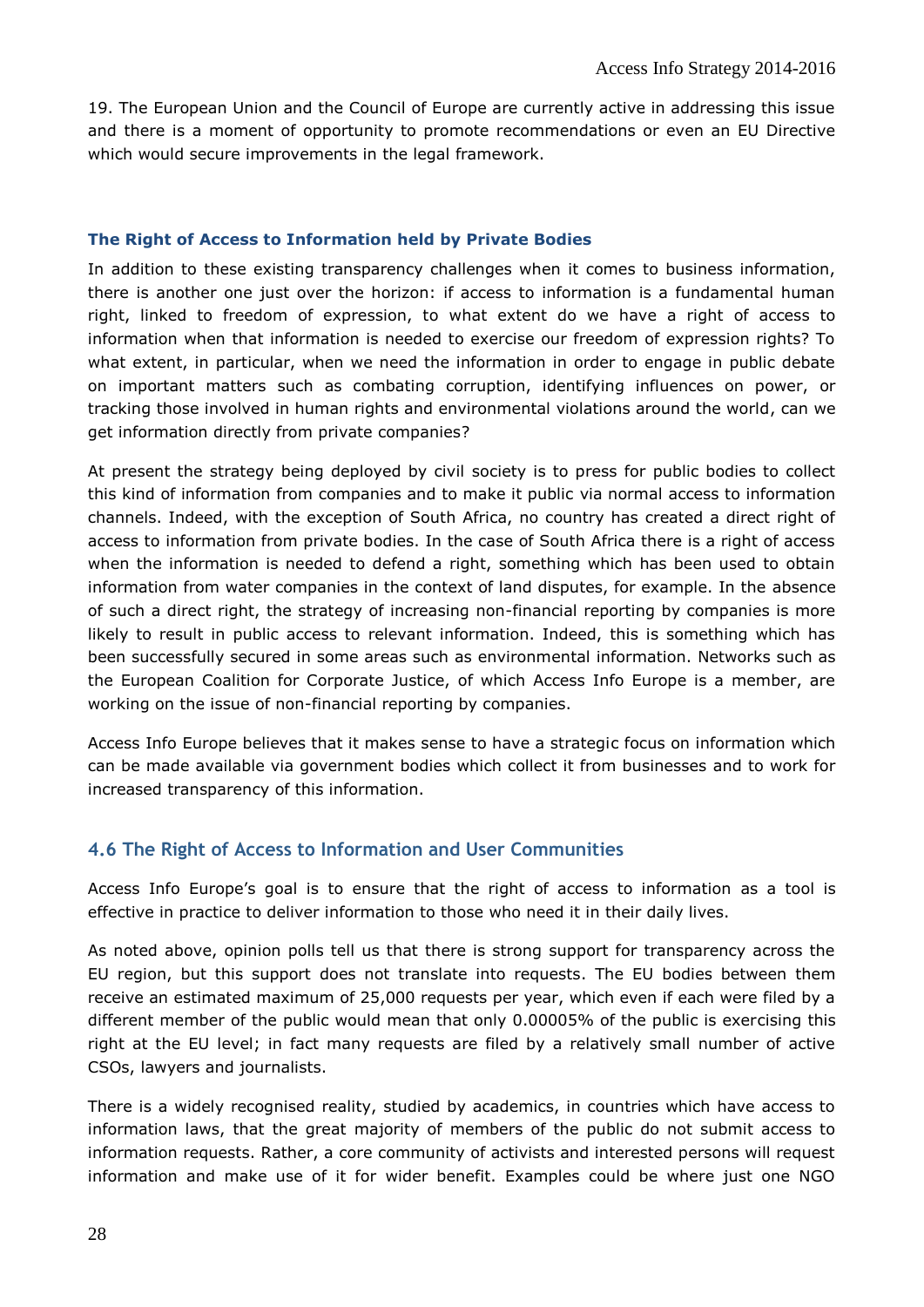requests the budget spending and then does a visualisation with it, or puts voting records from parliament into a website which allows members of the public to track the activities of MPs and MEPs. These "infomediaries" exercise the right of access to information in ways that has broader benefits. And yet, there are too few of these as well.

In Access Info Europe's analysis, there has been progress in levels of **awareness among civil society and journalists** across the continent of their access to information rights, this being something we have actively and successfully targeted in multiple projects over the past seven years.

There remains, nevertheless, a significant lack of awareness among many European CSOs and citizens of the relevance and usefulness of the right, and in particular of its value in defending other human rights and issues of social concern.

The role of the mass media, which is in a weakened financial position and so has limited resources and needs to be careful about maintaining its current advertising base, is also a concern. Much of the real investigative journalism taking place at present is done by groups of journalists working on the funding model of NGOs. This can be either through dedicated investigative organisations (such as the Organised Crime and Corruption Reporting Project, the Balkan Investigative Reporting Network), international networks (such as the International Consortium of Investigative Journalists) or grants made to individual journalists and investigative teams to support their investigative work. This is positive where it happens, but is relatively limited in volume; many other media outlets do not have the time or resources to invest in filing, pursuing, and writing about request for information.

Individual journalists often know about the right, but **many journalists have not formally exercised their right**: a straw poll of around 40 European journalists participating in Guardian Master Classes in the first part of 2013, found that although almost all had heard of the freedom of information laws, and most knew the name (and even rough date) of their national law, only about 20% had actually submitted formal access to information requests.

There is still a need to educate, train, provide support to, and hand-hold access to information requesters. There is also an opportunity to do so because, with the level of discussion around access to information in many countries, journalists and CSOs are more willing than ever to give it a go. There is a demand for guidance material, as Access Info Europe has found through the popularity of its [Guide on Access to EU Documents](http://www.access-info.org/documents/Access_Docs/Advancing/EU/EN_ONLINE_Guide_on_access_to_EU_Documents.pdf) and the [Legal Leaks Toolkit](http://www.access-info.org/en/legal-leaks/506-legal-leaks-7-languages) [\(Legal Leaks website\)](http://www.legalleaks.info/).

There are countries where it's harder to obtain information than others, but the use of comparative data can often be valuable and can be used to pressure governments to open up. In that respect, working with the user communities is one of the most effective ways to improve transparency in practice and bring the European countries which are lagging behind up to higher openness standards.

There is a need for more comparative information and positive case studies and for civil society activists to be informed about the current best practices for use in advocacy. There is also a need to increase the availability of information on decisions by information commissioners and jurisprudence from national courts. The ever-evolving thinking on the right of access to information means looking at the legal framework alone does not give a full picture and the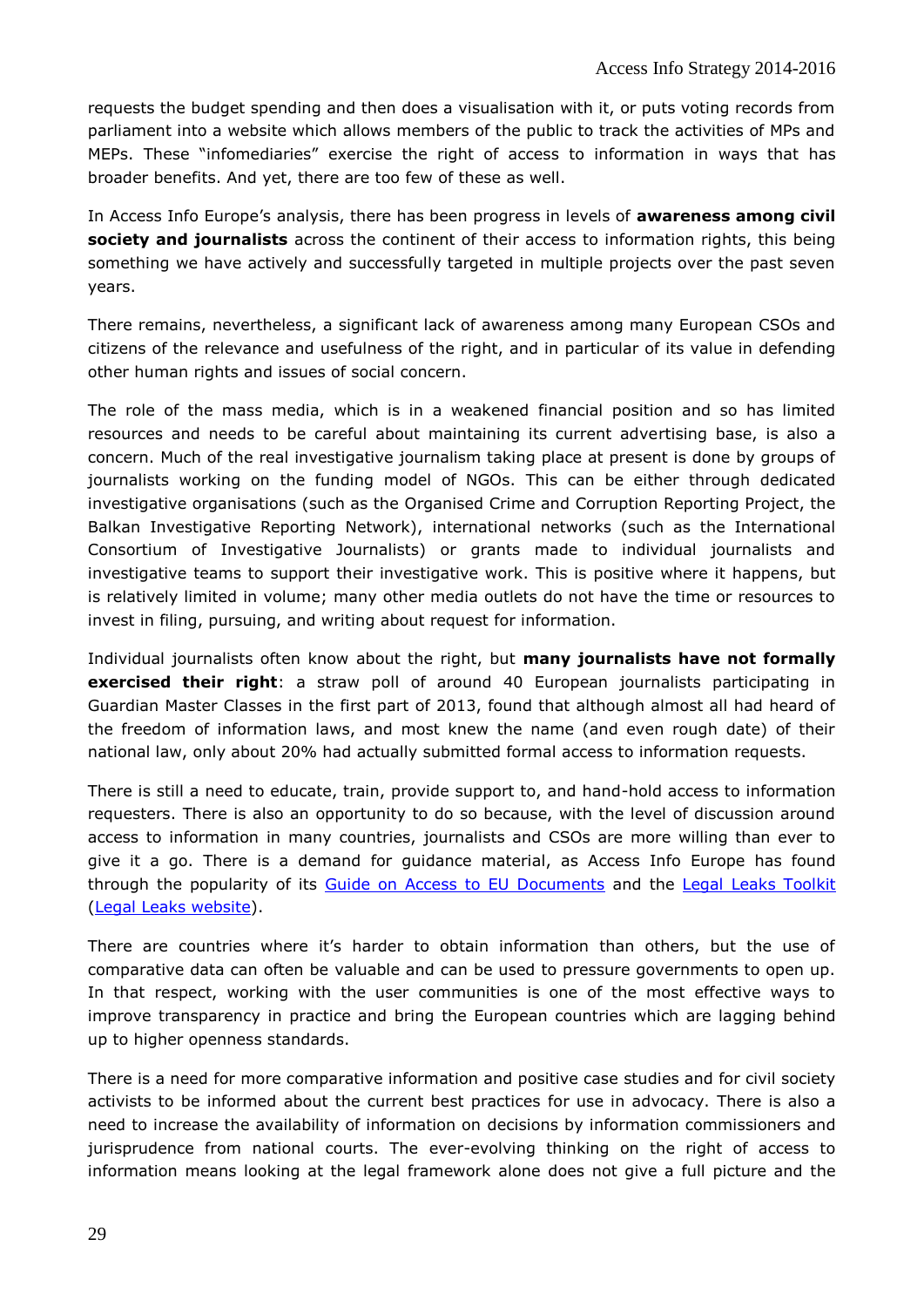laws have to be read in the light of the nuances brought by these interpretations. There is a clear need to summarise, translate and disseminate key decisions. These decisions include the rulings of the European Court of Justice and European Court of Human Rights which Access Info Europe monitors and reports on to the wider community.

There are a number of information networks which help disseminate news and information on the right of access to information, including the global Freedom of Information Advocates [Network](http://foiadvocates.net/) (which Access Info Europe acts as the Secretariat for), [Freedominfo.org,](http://www.freedominfo.org/) and [Right2INFO.org](file:///C:/Users/Helen/AppData/Local/Microsoft/Windows/INetCache/Content.Outlook/AppData/Local/Temp/Right2INFO.org) (which Access Info Europe helped found).

There is also a new network of information commissioners to gather information which activists can use in advocacy and legal appeals. Access Info Europe is in regular contact with all these networks, discussing priorities and strategies for information sharing, and how they can best serve the right to information movement and a wider community of civil society activists and interested citizens.

## <span id="page-29-0"></span>**5. Project Selection: Seven Questions**

Selecting projects in line with the needs and opportunities outlined above should clearly be part of Access Info Europe's strategic approach.

There are however many projects which could fit into this framework. When selecting our core projects, we check whether it fits our mandate, whether we are clear both what the needs are and whether we have a strategy, and also whether we have the resources - which is a human resources as well as a funding question. We must evaluate the likelihood of having a positive impact on the problem and consider whether we are adding value, or whether someone else is already doing it. Last but not least, we evaluate whether the project fits with our project portfolio. Hence, when developing strategy-based projects, we seek to answer the following seven questions:

#### **1) Does the project fit with our mandate?**

Access Info Europe's mandate requires that we undertake access to information work so as to defend the right itself and also, importantly, to ensure that the right serves to help in protecting human rights, promoting participation, and increasing accountability.

The mandate question is absolutely essential to us undertaking any initiative. In the past seven years we have been successful at maintaining a focus on the core of our mandate. That's a challenge when it comes to funding but thus far we have been able to sustain our work whilst declining engagement in projects which would lead us to stray too far from our mandate.

#### **2) Is there a need?**

The context analysis above places an emphasis on mapping out the need for access to information's work. We find out about needs through a variety of routes: from our own work, from our reading and our networks, and sometimes because an organisation or individual will come to us and tell us about a problem.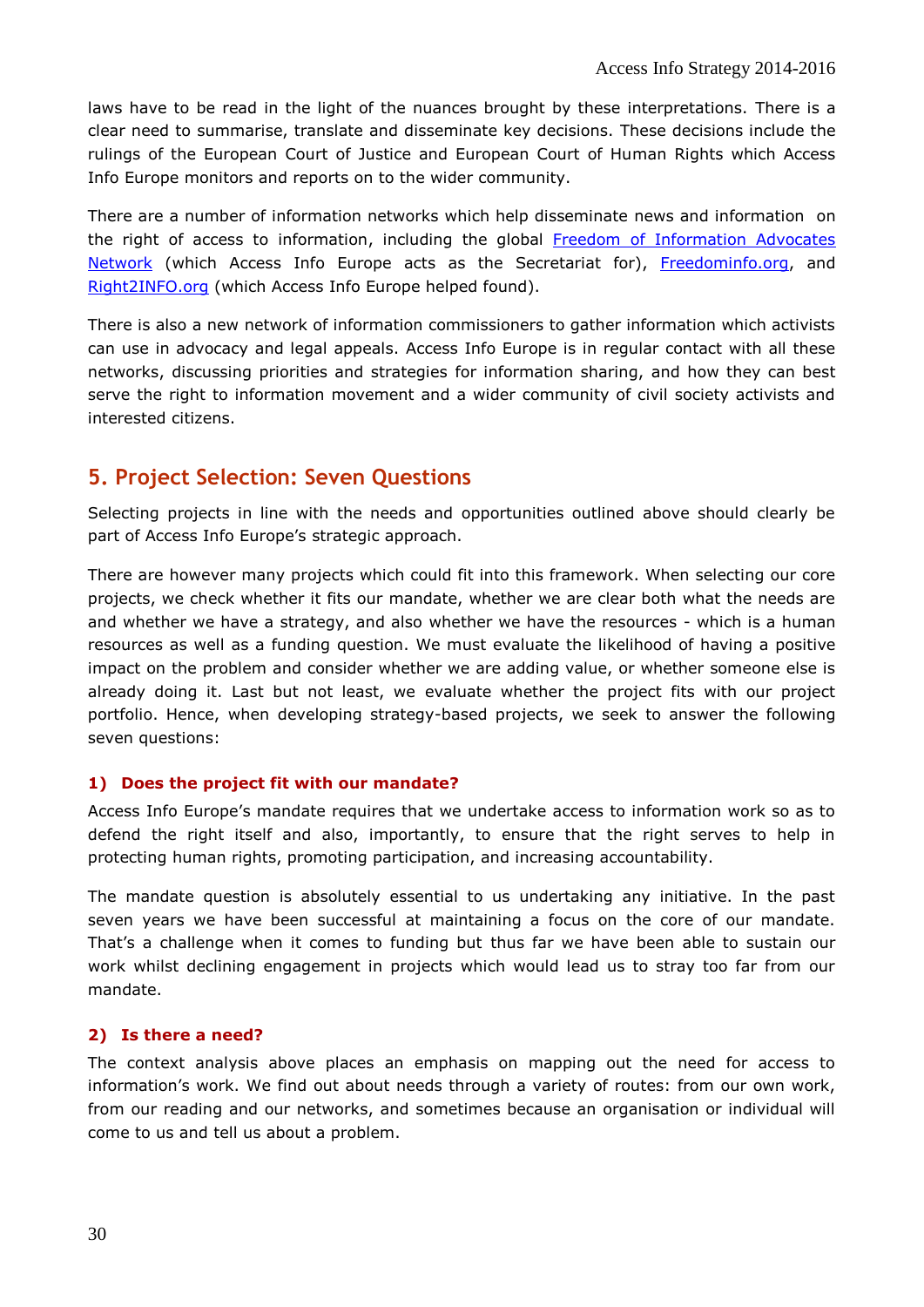The lively and growing transparency community is making it increasingly easy to identify what needs exist. But there are also a lot of myths around what is and what is not available. Access Info Europe's approach is always to ask the question: can we actually get that information? If we are not sure, we will test before proceeding further.

Sometimes a need will surprise us: when the UK based NGO Reprieve approached us about the CIA flights research in 2011, we had assumed that all possible research in this area had already been completed. Sometimes we will not know until we are contacted: the need for data on detention of migrant minors was not on our radar until we discussed it with academic researchers.

#### **3) Do we have a strategy?**

Having a strategy as to how we are going to approach a particular problem is essential to advancing solutions. Many CSOs get involved in trying to address needs without having a clear vision of how they will do it. To be effective we should first verify whether we have a clear vision of what reforms are needed, what action is to be taken and by whom.

In the field of transparency it may seem that the answer is simple: just get the government to publish the information! There are, however a range of strategies and tactics which have to be deployed to get to that point. Sometimes just asking is enough and in other cases prolonged litigation is needed. For one campaign, direct contact with key public officials is the best strategy, in another there will be a need to build public support and make a noise in the media. It's essential to have an idea of the type of strategy to be followed in order to answer other questions about resources, impact and coherence.

#### **4) Do we have the resources?**

Resources include financial and human resources but also skills and expertise. Access Info Europe is now widely looked to as the leading specialist access to information organisation in Europe. This places increasing demand on our time and we have to be disciplined about which work we take on.

Having the human resources is key, which means both the available team member time (and hence the finances), as well as the relevant skills and expertise. The Access Info Europe team knows a lot about the right to information and also has particular strengths in campaigning. We endeavour to ensure that team members are interested in and even passionate about the particular substantive issues that they are working on. Where longer term research projects are needed, we have or can identify consultants who can assist in carrying out the research.

We have the capacity to structure comprehensive campaigns which incorporate diverse tools such as research, training, events, recommendations, legal drafting, litigation, communications, coalition building, media outreach, and meetings with high level officials, policy and law-makers. We have a solid network of contacts around Europe, including civil society, information commissioners, public officials, lawyers, journalists, and staff of intergovernmental organisations. We prefer projects which make use of this complement of skills and resources as it increases the likelihood of having an impact.

Sometimes we will take a deliberate decision to undertake activity even though resources are limited. This has been the case, for example, with the campaign in Spain, where the time and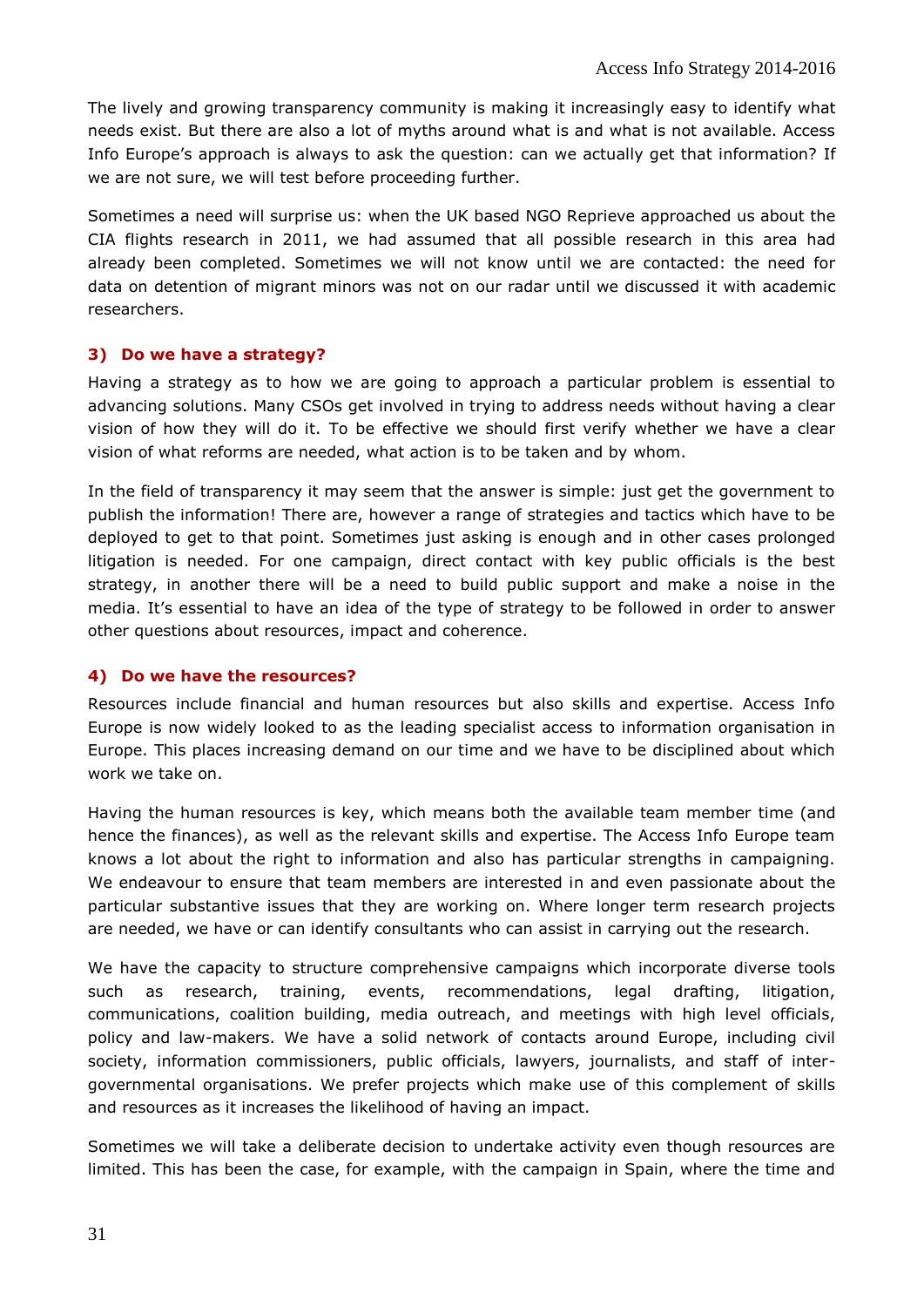effort invested far exceed the meagre resources we have had. This was something we were, nevertheless, very committed to doing and we believe it has been something worth doing, and which we should continue: we have contributed to the debate about access to information, have advanced the transparency law, and have supported the development of civil society in Spain.

#### **5) Is there a chance of having an impact?**

Having an impact on a transparency problem does not only mean obtaining the information (although that is clearly the end goal) it can also mean raising awareness about the problem, initiating or contributing to the debate, and/or mobilising others to campaign about it, with the idea that these interim responses will have an impact on the end goal of greater transparency.

In assessing whether we will have an impact, we consider whether we or others have a trackrecord of having an impact on similar problems in the past. At the same time, the Access Info Europe team is ready to take risks and to try out new tactics in order to find better ways in which to advance the right to know. Within the team, we are constantly evaluating the lessons learned from any particular project or scenario and brainstorming how we could do things differently and more effectively in the future.

#### **6) Is Access Info Europe adding value?**

If other organisations are already working on an issue from the right of access to information perspective, then Access Info Europe does not need to undertake the work ourselves. This is one of the reasons we have focused our national level activities in Western Europe, given that most Central and Eastern European countries have at least one organisation working on access to information issues. That said, sometimes we will partner with existing national organisations on a project, where we can bring specific added value, such by providing analysis based on the international standards, or training on how to exercise the right in other countries or to obtain EU documents.

Sometimes we will engage in projects which many people are working on. This may be through a small action such as signing up to a campaign or being part of a wider movement (contributing to work on aid transparency for example). It may also be that we bring our specialist transparency perspective to a broader issue and help move the campaign forward by focusing on the access to information angle (transparency about media ownership for example).

#### **7) Coherence: does this fit with what we have done / are doing?**

Access Info Europe believes that change will only occur through sustained effort, adjusting and refining tactics according to lessons learned, but maintaining a consistency of objectives over time. Hence the coherence question about whether a new project fits with what we are already doing is important.

Skipping from one issue to another is less likely to have an impact. At the same time, new projects can permit us to try new approaches to solving existing problems, to approach from new angles, and to integrate new communities into pro-transparency campaigns. New funding opportunities and new activities can help us learn and grow. There is therefore a balance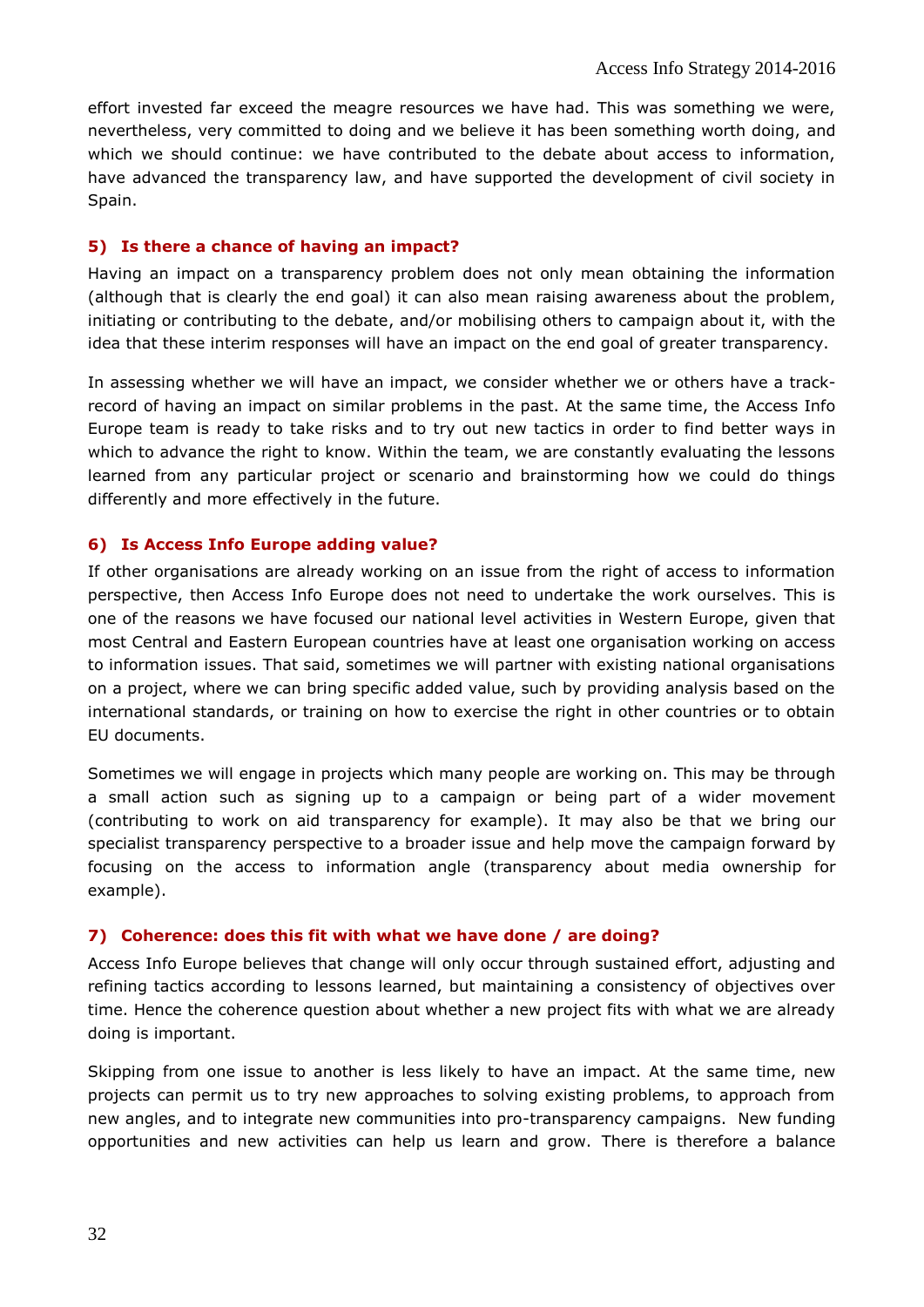between taking on new work and ensuring that we sustain effort on existing campaigns and projects.

We aim to ensure that the projects we have are interlinked and mutually reinforcing. So for example, the RTI-Rating is an invaluable tool for our request and training projects – the Access Info Europe staff regularly refer to the RTI Rating website and we know that many other NGOs, researchers and journalists do as well. Having coherent, interlinked projects increases the likelihood that our small team will have an impact in our campaign goals.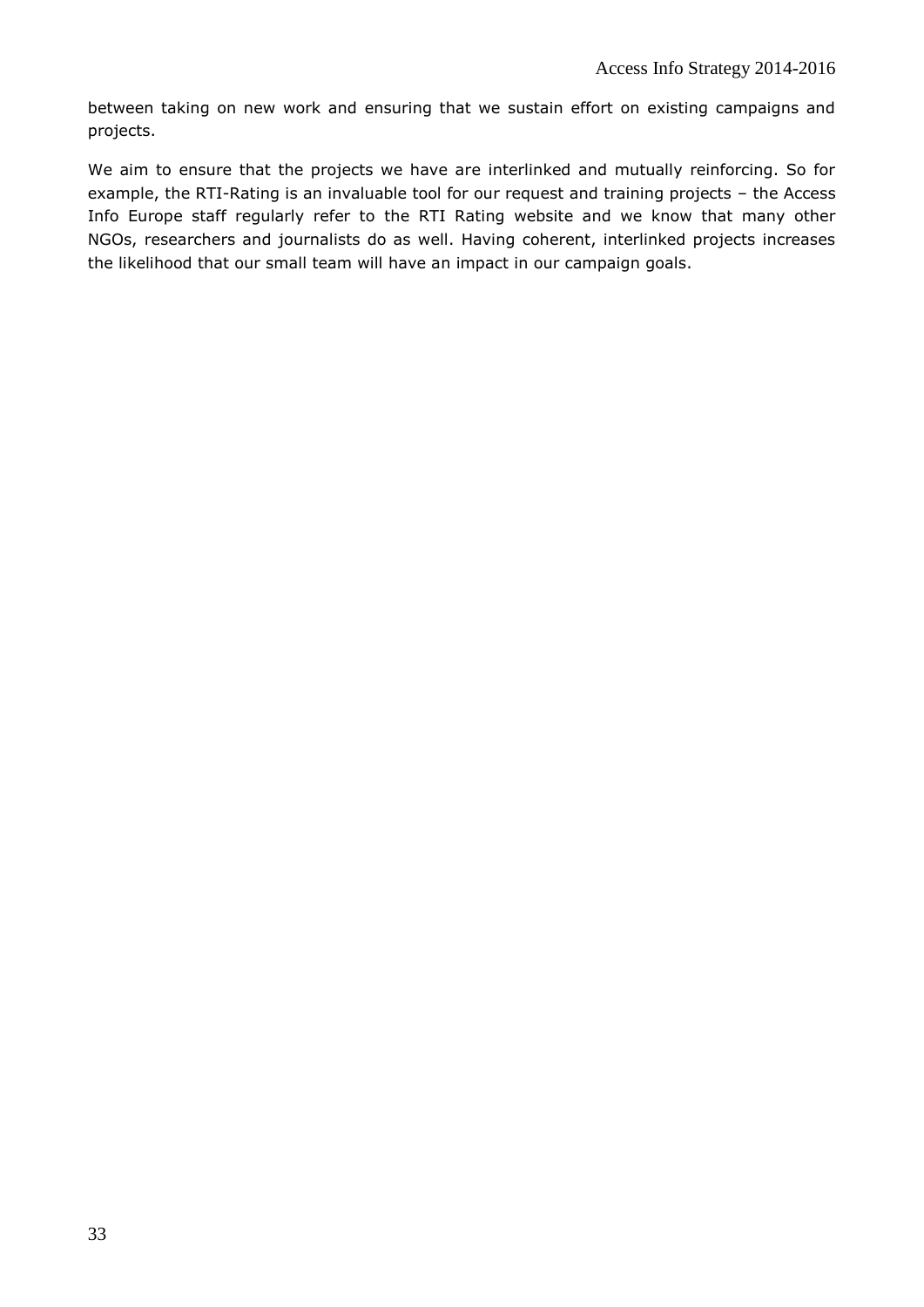| 6. Defining Strategies in Response to Context, Needs & Opportunities                                                                                                                                                                                                                                                                                                                                                                                                                                                                                                                                                                                                              |                                                                                                                                                                                                                                                                                                                                                                                                                                                                                                                                                                                                                                                 |                                                                                                                                                                                                                                                                                                                                                                                                                                                                                                                                                                                                                  |                                                                                                                                                                                                                                                   |  |  |  |
|-----------------------------------------------------------------------------------------------------------------------------------------------------------------------------------------------------------------------------------------------------------------------------------------------------------------------------------------------------------------------------------------------------------------------------------------------------------------------------------------------------------------------------------------------------------------------------------------------------------------------------------------------------------------------------------|-------------------------------------------------------------------------------------------------------------------------------------------------------------------------------------------------------------------------------------------------------------------------------------------------------------------------------------------------------------------------------------------------------------------------------------------------------------------------------------------------------------------------------------------------------------------------------------------------------------------------------------------------|------------------------------------------------------------------------------------------------------------------------------------------------------------------------------------------------------------------------------------------------------------------------------------------------------------------------------------------------------------------------------------------------------------------------------------------------------------------------------------------------------------------------------------------------------------------------------------------------------------------|---------------------------------------------------------------------------------------------------------------------------------------------------------------------------------------------------------------------------------------------------|--|--|--|
| Context/Issue                                                                                                                                                                                                                                                                                                                                                                                                                                                                                                                                                                                                                                                                     | Need/Opportunity                                                                                                                                                                                                                                                                                                                                                                                                                                                                                                                                                                                                                                | <b>Strategy/Tactics</b>                                                                                                                                                                                                                                                                                                                                                                                                                                                                                                                                                                                          | Projects                                                                                                                                                                                                                                          |  |  |  |
| <b>Information</b><br>is<br><b>Access</b><br>to<br>a<br>fundamental human right but laws<br>still weak in many European countries,<br>being too limited in scope, not applying<br>to legislative, parliament, and private<br>bodies.<br>Proactive<br>publication<br>requirements are limited.<br>Reuse rights are not clear especially as<br>there are conflicts caused by the PSI<br>directive.<br>Council of Europe Convention on Access<br>to Official Documents exists and is<br>influencing standards but still not<br>signed/ratified by many countries.<br>Jurisprudence of European Court of<br>Human Rights and UN Human Rights<br>Committee still to be fully explored. | Need to promote legal frameworks for the<br>right which are consistent with its<br>recognition as a fundamental right.<br>Opportunity to use the courts, including<br>international<br>courts<br>to<br>develop<br>jurisprudence giving full effect to the right.<br>commitments<br>Need to<br>secure<br>from<br>countries to improve standards.<br>Opportunities to secure these commitments<br>in processes such as OGP, UNCAC and<br>through ratification of Convention on<br>Access to Official Documents.<br>Problem of legal framework which permits<br>charging for information, especially when<br>held in large databases and registers | Map, track and report on best legal<br>frameworks. Use this data in campaigns<br>to widen scope of access to information<br>laws.<br>Conduct or support national level<br>for<br>campaigns<br>strong<br>access<br>to<br>information laws. Promote ratification of<br>Convention<br>Access<br>Official<br>on<br>to<br>Documents, as well as standards of<br>European Court of Human Rights and UN<br>Human Rights Committee with access to<br>information now established as a right.<br>Use UNCAC mechanism to advance<br>adoption & strengthening of laws.<br>Promote debate on standards via the<br>OGP forum. | >> RTI Rating - including national<br>campaigns on legal framework<br>>> Open Government Standards<br>EU<br>Transparency<br>Rules<br>(Regulation 1049)<br>$\gg$<br>Lectures,<br>papers,<br>analysis,<br>community debates on the right to<br>know |  |  |  |
| <b>Decision</b><br><b>Making</b><br>Transparency:<br><b>Participation and Accountability</b><br>Varied access to information in practice<br>across Europe with some particular black<br>Information needed to track<br>spots.<br>decision making not available, with<br>notable lack of transparancy and of                                                                                                                                                                                                                                                                                                                                                                       | Need to ensure right to information is<br>resulting in transparency in practice in key<br>areas of public life, thereby permitting<br>participation and accountability.<br>Need to monitor and challenge pervasive<br>applications of exceptions -<br>notably<br>privacy decision making commercial                                                                                                                                                                                                                                                                                                                                             | Identify mechanisms for refusing access<br>to information about<br>key decision<br>making processes and target these with<br>campaigns<br>litigation<br>and<br>where<br>necessary.<br>AIE campaigns for transparency of<br>information about lobbying from public                                                                                                                                                                                                                                                                                                                                                | >> EU Transparency<br>>> Spain - transparency in practice<br>>> EU Citizens II: Openness in<br>Context of Crisis<br>>> Lobbying Transparency - EU level<br>and national                                                                           |  |  |  |

<span id="page-33-0"></span>notable lack of transparency and of | privacy, decision making, commercial | information about lobbying from public